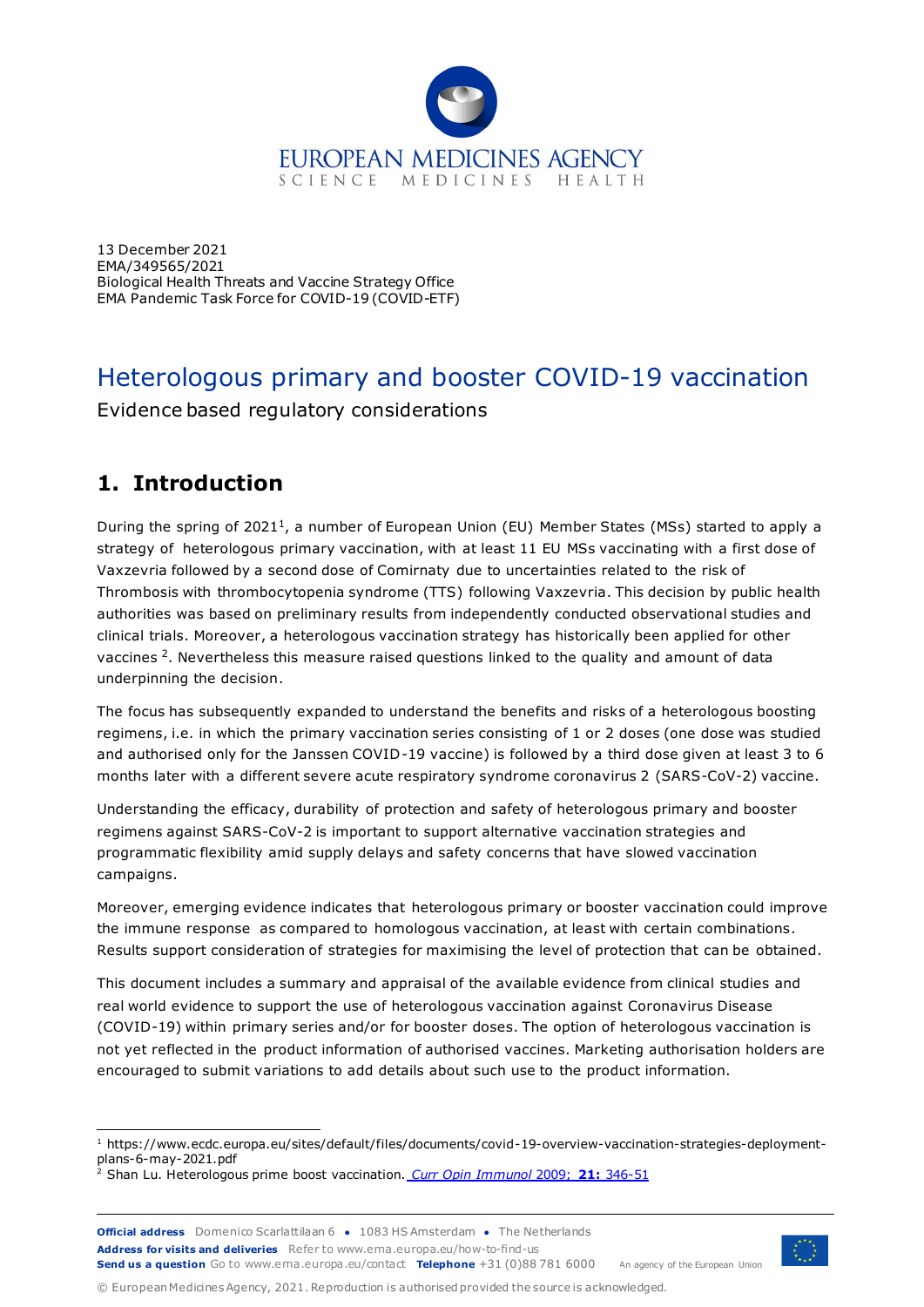Although the review did not look at vaccines not yet licensed in the EU, research into heterologous combinations of these will be taken into account in future if these are licensed.

The screening of the scientific literature was not based on formal systematic criteria and the cut-off date for data collection was 3 December 2021. Studies with less than 10 participants were not included. Vaxzevria, Comirnaty, SpikeVax, Janssen COVID-19 vaccine, Curevac's mRNA vaccine, Novavax' vaccine, Valneva's vaccine and CoronaVac are called respectively AZ, BNT, Moderna, JJ, CVn, NVX, VLA and CV throughout this document.

This document was adopted by the EMA Pandemic Task Force for COVID-19 (COVID-ETF) on 14 December 2021.

## **2. Summary of evidence on heterologous primary vaccination**

#### **Main studies on immunogenicity and safety**

The **Com-COV clinical trial** is a multi-centre, participant-masked, randomised non-inferiority trial where all four prime-boost permutations of the AZ and BNT vaccines both at 28-day and 84-day primeboost intervals were compared in 830 individuals 50-69 years of age.

In the initial manuscript published by **Shaw R. et al.**<sup>3</sup> only reactogenicity data were presented consisting of self-reported solicited local and systemic symptoms collected in the 7 days after each dose in participants randomised to receive vaccines at 28-day intervals.

Overall greater systemic reactogenicity was seen after the heterologous boost dose than their homologous boost counterparts. Among the most common adverse events (AEs), feverishness was reported by 24% more people (95% Confidence Interval (CI) 13–35%) after the AZ+BNT schedule, and by 20% more people after the BNT+AZ schedule as compared to their homologous counterparts, and this was accompanied by increased paracetamol usage (about 20% increase). Similar increases were observed for chills, fatigue, headache, joint pain, malaise, and muscle ache, and were mostly seen in the 48 hours post immunisation but all reactogenicity symptoms were short lived and no AEs led to hospitalizations. Of note, the reported analyses are descriptive, as the study was not powered for reactogenicity. No concerns arose from the limited haematology and biochemistry data available, which showed similar profiles between heterologous and homologous vaccine schedules.

In a second publication from the Com-COV trial, Liu et al. <sup>4</sup> reported the safety and immunogenicity of AZ and BNT vaccine schedules in the 28-day boost study groups. The primary endpoint was the geometric mean ratio (GMR) of serum SARS-CoV-2 anti-spike Immunoglobulin G (IgG) concentration at 28 days after boost, when comparing AZ/BNT with AZ/AZ, and BNT/AZ with BNT/BNT in participants who were seronegative for SARS-CoV-2 infection at baseline. Immunological secondary outcomes included anti-spike binding IgG concentration, cellular responses measured by Interferon gamma (IFNγ) ELISpot in peripheral blood, and pseudotype virus neutralisation titres at days 0, 28, and 56. Of the 830 subjects enrolled, a small subset (n=100) were enrolled into an immunology cohort, who had four additional blood tests to evaluate antibody kinetics further; these participants were randomly assigned (1:1:1:1) to the four schedules (28-day interval only).

<sup>&</sup>lt;sup>3</sup> Robert H Shaw et al. Heterologous prime-boost COVID-19 vaccination: initial reactogenicity data *The Lancet*, May 2021 [https://www.thelancet.com/journals/lancet/article/PIIS0140-6736\(21\)01115-6/fulltext](https://www.thelancet.com/journals/lancet/article/PIIS0140-6736(21)01115-6/fulltext) <sup>4</sup> Liu et al., Safety and immunogenicity of heterologous versus homologous prime-boost schedules with an adenoviral vectored and mRNA COVID-19 vaccine (Com-COV): a single-blind, randomised, non-inferiority trial <https://www.ncbi.nlm.nih.gov/pmc/articles/PMC8346248/>

Heterologous primary and booster COVID-19 vaccination EMA/349565/2021 **Page 2/26**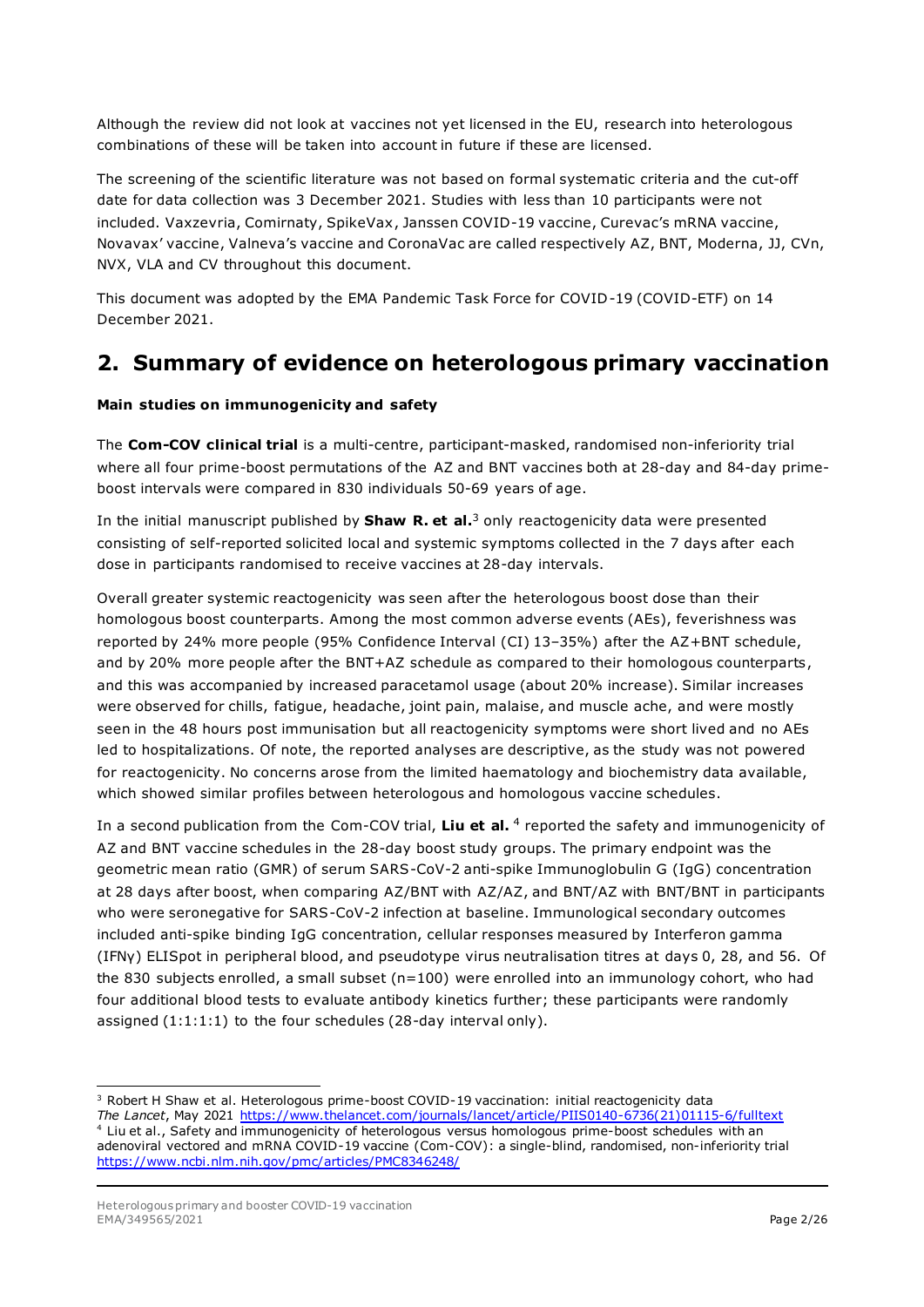Binding IgGs were measured by a standardized ELISA, and reported as ELISA Laboratory Unit (ELU)/ml; 50% neutralising antibody titre (NT50) were measured by a qualified pseudotype virus neutralisation assay (PNA), using a vesicular stomatitis virus backbone, and by a live SARS-CoV-2 virus microneutralization assay (for a limited set of samples). The results were not presented in the assigned unit as per WHO International Standards (IS) (i.e. international units (IU)/ml for neutralizing antibodies and binding antibody units (BAU)/ml for IgG) but the correlation factors for the conversion were provided (for the assays: PNA, receptor binding domain (RBD) ELISA and Pre-Spike IgG ELISA).

The heterologous schedules were considered non-inferior to the approved homologous schedules if the lower limit of the one-sided 97·5% CI of the GMR of serum SARS-CoV-2 anti-spike IgG concentration at 28 days after boost was greater than 0·63. The study was powered to 90% at a one-sided 2,5% significance level.

The results showed that the geometric mean concentration (GMC) of SARS-CoV-2 anti-spike IgG at day 28 post-boost for recipients of both heterologous schedules (AZ+BNT and BNT+AZ) were higher than the GMC of the homologous AZ vaccine schedule, however only the AZ+BNT demonstrated noninferiority to the homologous AZ+AZ schedule (12,906 ELU/mL vs. 1392 ELU/mL, with a GMR of 9·2 (one-sided 97·5% CI 7·5 to ∞). BNT/AZ (7133 ELU/mL) failed to meet NI against the homologous schedule (BNT/BNT, 14080 ELU/mL).

Exploratory analyses on T cell responses showed that their geometric mean at 28 days post boost was highest when subjects received the heterologous schedule AZ+ BNT.

Regarding safety within 28 days post-boost, no significant difference was observed between the vaccine schedules in the proportion of participants with at least one adverse event. The total number of AEs was higher for the BNT/BNT and BNT/AZ schedules (81 and 90 respectively vs. 74 and 71 for the AZ/AZ and AZ/BNT). However the proportion of AEs of grade 3 severity was highest for the AZ/BNT schedule (8.1% AZ/AZ and 11.3% AZ/BNT vs. 1.2% BNT/BNT and 7.8% BNT/AZ).

Based on unpublished data, when administering the second dose with a 12 weeks interval, less reactogenicity was reported for AZ/BNT combo as compared to the same schedule with 28 days interval. Regarding immunogenicity, the prolonged schedule increased immunogenicity further for AZ/BNT combo as compared to the homologous AZ/AZ schedule, while BNT/BNT was still superior to BNT/AZ, although the latter difference was much less pronounced than after the 4 weeks interval.

#### **Supportive studies on immunogenicity and safety**

**EICOV and COVIM<sup>5</sup>** are prospective cohort studies conducted by the Berlin Institute of Health and Charité to assess reactogenicity and immunogenicity of heterologous immunisation in 380 health care workers (median age 35 years) who were offered AZ prime followed by BNT boost 10-12 weeks later (COVIM study) compared with homologous AZ vaccination with a similar interval, or homologous BNT/BNT with a 3-week interval (EICOV study). Blood samples for detection of SARS-CoV-2-specific antibodies and T-cell responses were collected immediately before the first vaccination, and 3–4 weeks after the first and second vaccination. Binding IgG were measured using a commercially available microarray-based immunoassay containing both Spike (S) and nucleocapsid (NC) protein to discriminate between vaccinated and infected people. The functional neutralisation capacity was measured by a commercially available RBD-ACE2 binding inhibition assay as well as a previously published SARS-CoV-2 pseudovirus neutralisation assay (pNT) against the Alpha (B.1.1.7) and Beta

<sup>5</sup> David Hillus et al. (Charité) Safety, reactogenicity, and immunogenicity of homologous and heterologous primeboost immunisation with ChAdOx1-nCoV19 and BNT162b2: a prospective cohort study. <https://pubmed.ncbi.nlm.nih.gov/34391547/>

Heterologous primary and booster COVID-19 vaccination EMA/349565/2021 **Page 3/26**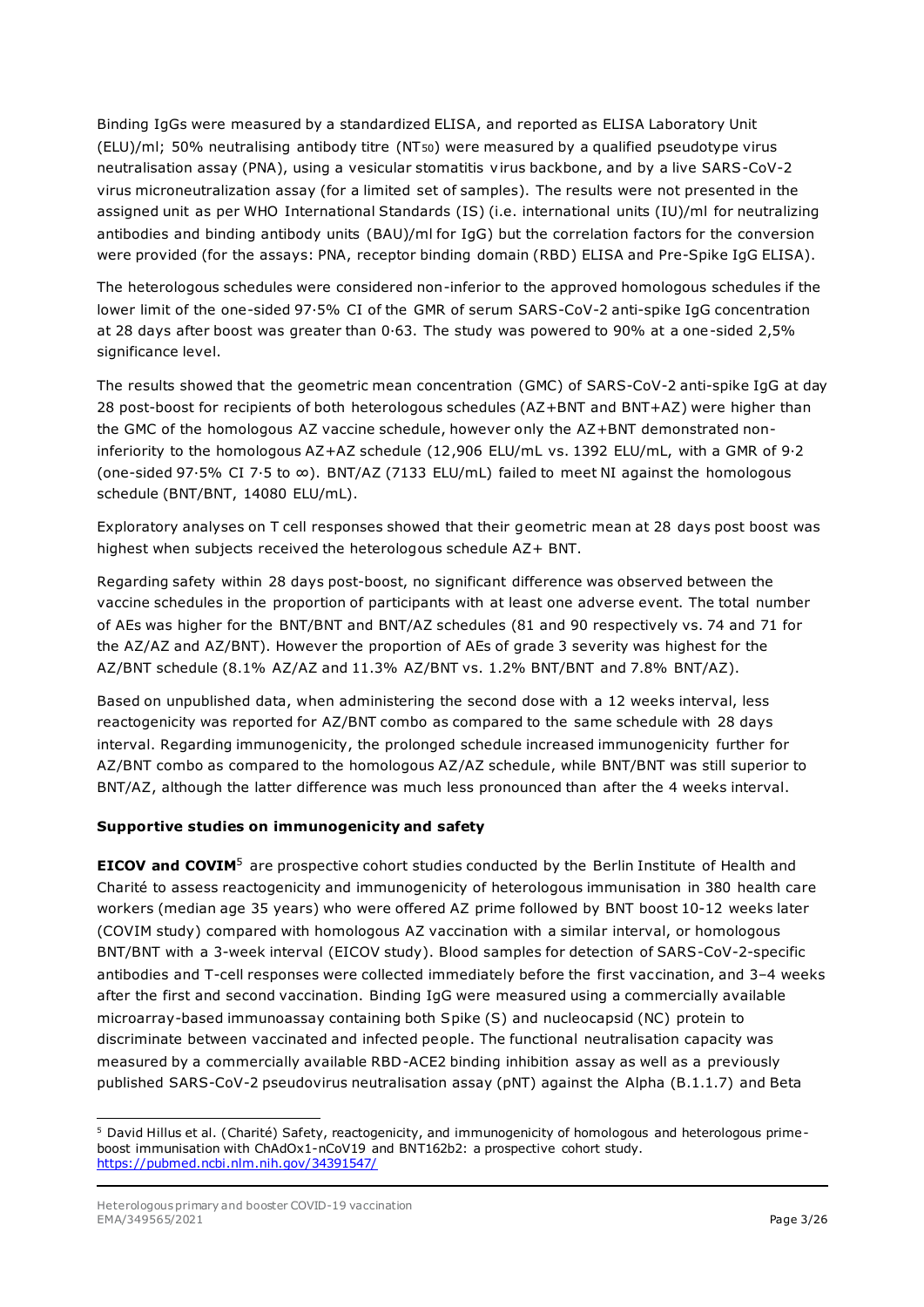(B.1.351) variants of concern (VOCs). Maturation of IgG avidity and S-specific T cell responses were measured by a modified and standard commercially available assay, respectively.

Participants were asked to fill in electronic questionnaires on reactogenicity, adverse e vents, medications, and medical visits on days 1, 3, 5, and 7 after the first and second vaccination, and to self-report any systemic symptoms and intake of pain medication through an electronic questionnaire every 2 weeks after that.

No major differences in reactogenicity among the prime-boost regimens were seen. Local reactions were frequently observed for all vaccines. Systemic reactions, including severe reactions, were most frequent after prime immunisation with AZ, whereas reactogenicity of homologous BNT, homologous AZ, and heterologous AZ–BNT were similar, with slightly decreased systemic reactions after heterologous AZ+BNT and homologous AZ schedules, in contrast with the initial reporting from the Com-COV study.

Antibody levels 3 weeks post second dose were comparable among the homologous and heterologous vaccinations as well as neutralizing antibody titres (but the heterologous regimen was numerically higher, albeit non-significant), as measured by the surrogate virus neutralization assay. Significantly higher antibody avidity and T cell IFNy release were measured in the group receiving the heterologous combo. Anti-S1-IgG avidity, S1-reactive T-cells, and neutralising capacity against two variants of concern were significantly increased 3 weeks after heterologous AZ+BNT boost compared with homologous BNT and AZ boost vaccination.

The main limitations of the study design are the lack of randomisation and masking, the small sample size (especially the homologous AZ group) and different size of the various groups, and the different interval between schedules. Additionally, conversion factors to the WHO international standard were not reported for the serological assays, although these were said to be performed according to manufacturer instructions.

**CombiVacS<sup>6</sup>** is a phase 2, open label, adaptive, randomized, controlled, multicentre clinical trial conducted in Spain on 676 adults under 60 years old (mean age 44 years), vaccinated with a single dose of AZ between 8 and 12 weeks before screening, and no history of SARS-CoV-2 infection. Participants were randomly assigned (2:1) to receive BNT (0.3 mL, single intramuscular injection) or observation. The safety primary outcome was 7-day reactogenicity: reactions were predominantly mild (68.3%) or moderate (29.9%), and consisted more frequently of injection site pain (88·2%), induration (35.5%), headache (44.4%) and myalgia (43.3%); no serious adverse events were reported. The efficacy primary outcome included 14-day anti-spike IgG response (measured by commercially available immunoassays covering SARS-CoV-2 trimeric spike protein and RBD, and reported as BAU/ml), antibodies functionality and cellular immune responses (assessed using a pseudovirus neutralization assay and IFN-γ immunoassay, respectively). Following the mRNA dose, geometric mean titres (GMTs) of IgG-RBD increased from 71.46 BAU/mL (95% CI 59.84-85.33) at baseline to 7756.68 (7371.53; 8161.96) (p < 0,0001). IgG against trimeric spike-protein increased from 98.4 [85.69–112.99] to 3684.87 [3429.87–3958.83]. 100% participants exhibited neutralizing antibodies (Nabs) 14 days after BNT administration, in comparison to 34.1% at enrolment. A 4-fold increase in cellular immune response was also observed.

The main limitations of the study include the absence of a control group completing the homologous AZ scheme, which was due to the AZ suspension in Spain, the small sample size and the short period of observation, which may lead to underestimating the safety of the heterologous boost.

<sup>6</sup> Alberto M Borobia et al. Reactogenicity and Immunogenicity of BNT162b2 in Subjects Having Received a First Dose of ChAdOx1s: Initial Results of a Randomised, Adaptive, Phase 2 Trial (CombiVacS). <https://www.ncbi.nlm.nih.gov/pmc/articles/PMC8233007/pdf/main.pdf>

Heterologous primary and booster COVID-19 vaccination EMA/349565/2021 **Page 4/26**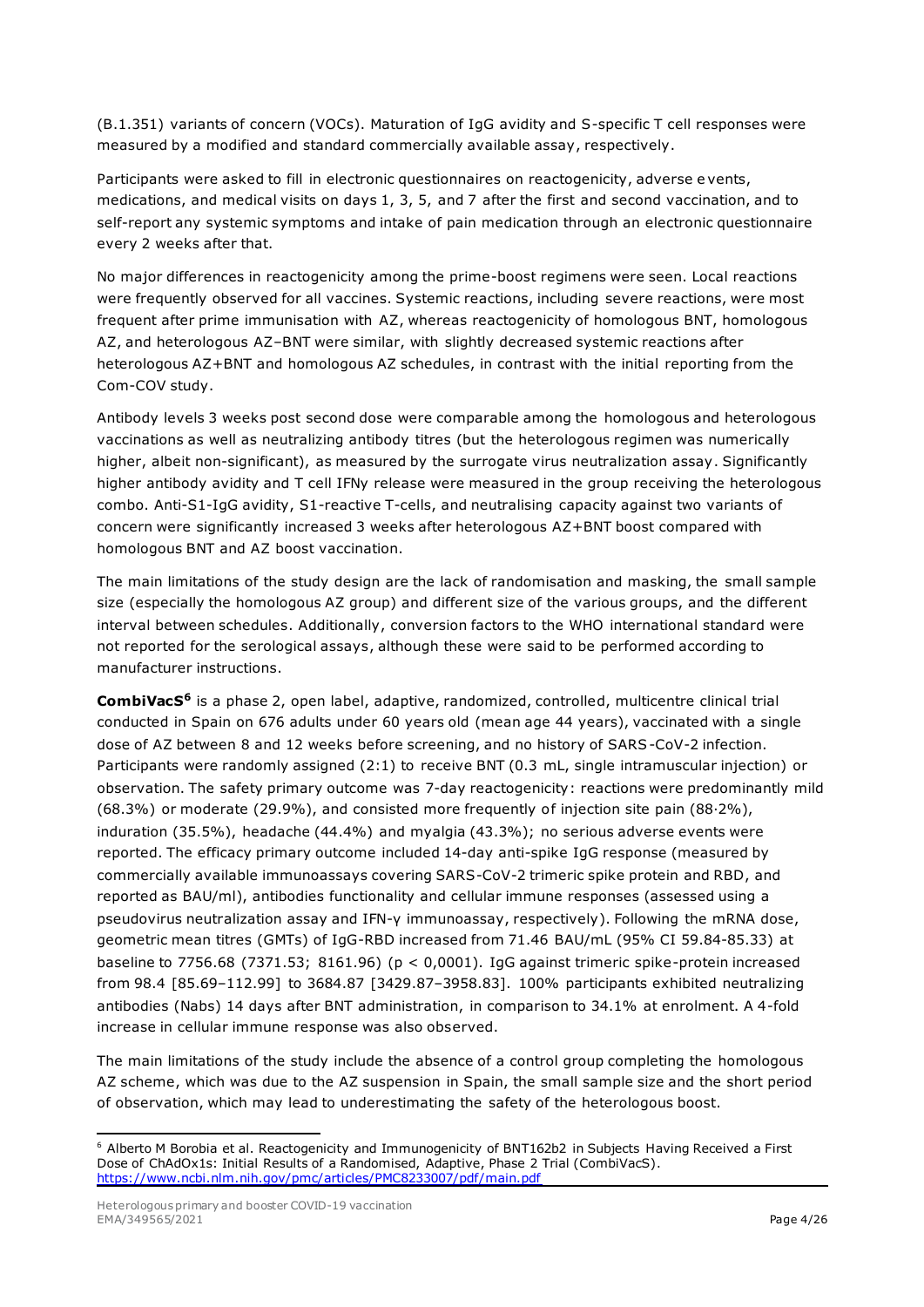**Tina Schmidt et al.<sup>7</sup> enrolled in a prospective cohort study in Germany 216 individuals (mean age 40,** 44, 48 years across 3 groups) after having received a homologous regimen (AZ or one of the mRNAvaccines) or a heterologous regimen (AZ priming dose followed by a mRNA vaccine). At 14 days postdose 2, the heterologous regimen induced significantly higher spike-specific IgG, neutralizing antibodies (both measured by a commercially available ELISA and RBD-ACE2 binding inhibition assay) and spike-specific CD4 T-cells as compared to the homologous vector boost, and all these measurements were higher or comparable in magnitude to the homologous mRNA regimens. Spikespecific CD8 T-cell levels after heterologous vaccination were significantly higher than after both homologous regimens. Cytokine expression profiling showed subtle differences among regimens in terms of predominance of IFNγ, TNFα and IL-2. Regarding reactogenicity, both recipients of the homologous vector-regimen and the heterologous vector/mRNA-combination were most affected by the priming vector-vaccination, whereas heterologous boosting was well tolerated and comparable to homologous mRNA-boosting.

Study limitations included: lack of direct comparison of immunity in the same individuals after the first vaccine dose, because data after primary vaccination were available for only a subset of the mRNA/ mRNA group and the majority of vector-primed individuals were enrolled after primary vaccination; most mRNA vaccine recipients received BNT; the homologous AZ vaccine group was slightly older; small sample size.

**Groß et al.<sup>8</sup>** conducted in Ulm, Germany, a cohort study of 26 individuals aged 25-46 years that received an AZ prime followed by a BNT boost after an 8-week interval to investigate reactogenicity, antibody responses and T cell reactivity. Self-reported solicited symptoms after AZ prime were in line with previous reports and less severe after the BNT boost. To quantify antibody responses, IgG and IgM were measured as units per ml (U/ml) that correlates with the WHO standard unit for the SARS-CoV-2 binding antibody units per ml (BAU/ml). Neutralization activity was measured by a SARS-CoV-2 surrogate virus ACE2 neutralization test and SARS-CoV-2 variant specific spike pseudovirus neutralization assay. Antibody titres increased significantly over time resulting in strong neutralization titres 2 weeks after the BNT boost. Neutralizing activity against the VOC B.1.1.7 was 3.9-fold higher than in individuals receiving homologous BNT vaccination, only 2-fold reduced for variant of concern B.1.351, and similar for variant B.1.617. In addition, CD4+ and CD8+ T cells reacted to SARS-CoV-2 spike peptide stimulus 2 weeks after the full vaccination. The main limitations are the small sample size and the lack of direct comparison between different vaccination regimens.

**Barros-Martins et al.** <sup>9</sup> analysed the efficacy of the heterologous prime-boost vaccination schedule in the Hannover Medical School's COVID-19 Contact Study cohort of healthcare professionals (HCPs) and monitored responses to homologous and heterologous prime-boost COVID-19 vaccine treatment schedules in 129 AZ-primed HCPs, of whom 32 chose homologous boosting and 55 chose heterologous boosting. A group of 46 BNT/BNT vaccinated HCPs were included for comparison. Serology was performed according to manufacturer's instruction, while neutralization activity, as measured by a modified surrogate virus neutralization test, was correlated to a previously developed vesicular stomatitis virus based pseudotyped virus neutralization test.

```
https://www.medrxiv.org/content/10.1101/2021.05.30.21257971v2
```

```
9 Barros-Martins J. et al., Immune responses against SARS-CoV-2 variants after heterologous and homologous 
ChAdOx1 nCoV-19/BNT162b2 vaccination.
```

```
https://www.nature.com/articles/s41591-021-01449-9
```
<sup>&</sup>lt;sup>7</sup> Tina Schmidt et al. Immunogenicity and reactogenicity of a heterologous COVID-19 prime-boost vaccination compared with homologous vaccine regimens.<https://www.nature.com/articles/s41591-021-01464-w.pdf>

<sup>8</sup> Rüdiger Groß et al., Heterologous ChAdOx1 nCoV-19 and BNT162b2 prime-boost vaccination elicits potent neutralizing antibody responses and T cell reactivity. (preprint)

Heterologous primary and booster COVID-19 vaccination EMA/349565/2021 **Page 5/26**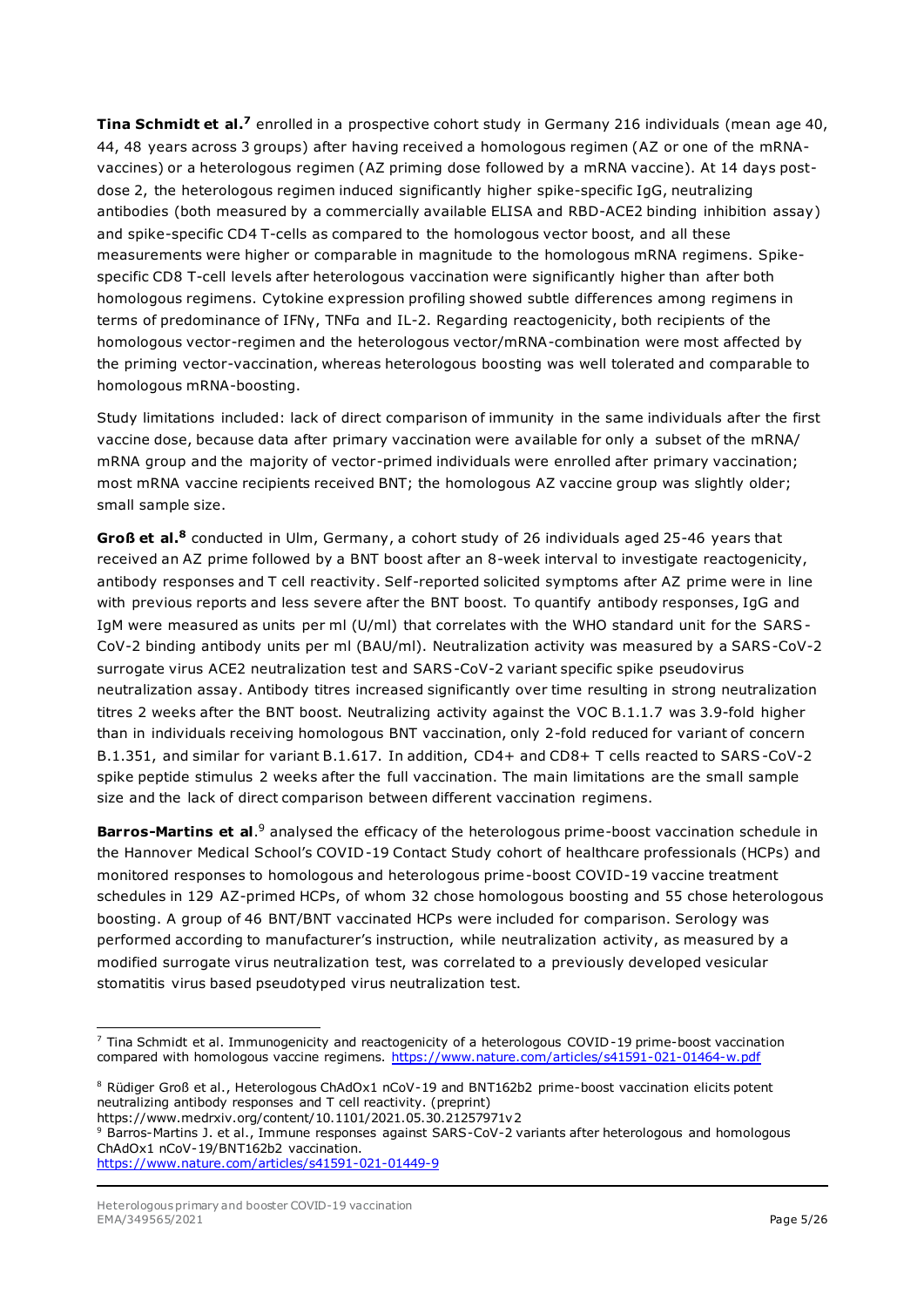Heterologous AZ/ BNT vaccination led to a significant 11.5 fold increase for anti-S IgG (p<0.0001), which was within the range of fully BNT/BNT vaccinated individuals, compared to a 2.9-fold increase after homologous AZ vaccination (P<0.0001). Overall higher titres of IgA, higher frequencies of CD4+ and CD8+ T cell responses directed against spike protein epitopes, and higher production of IFN-γ upon re-stimulation were seen after the BNT booster. BNT booster induced significantly higher frequencies of spike-specific CD4+ and CD8+ T cells and high titres of NAbs against the B.1.1.7, B.1.351 and P.1 variants of concern of SARS-COV-2.

BNT/BNT-vaccinated and AZ/BNT-vaccinated individuals developed neutralizing antibodies to similar degrees 2–3 weeks after booster vaccination.

The main limitations of this study include: the setup did not allow for randomization of the participants, and it is thus not possible to completely exclude confounding factors; a cohort of people immunized with BNT/AZ was not available; the data were obtained in mostly healthy and relatively young HCPs, thus cannot be generalised to elderly people or to specific patient groups; the neutralizing activity was not tested against the Delta variant, and data on safety and reactogenicity after vaccination could not be collected.

Wanlapakorn et al. <sup>10</sup> in this prospective cohort study compared the reactogenicity and immunogenicity of the heterologous adenoviral vector vaccine (AZ) and the inactivated vaccine (CV) regimen (AZ+ CV and CV +AZ, N=48 and N=46 resp.) in healthy Thai adults vs. the homologous regimen (CV + CV and AZ+AZ, N=180, 90 subjects each group). Immunizations with CV as prime dose were given at 28-day interval, while the ones with AZ as prime dose were administered at 10-12 weeks intervals. RBD-specific antibody responses and neutralizing activities against wild-type and variants of concern after two-dose vaccination were higher in the heterologous CV-AZ and homologous AZ-AZ groups compared to the CV-CV and AZ-CV groups. When comparing post boost anti-RBD IgG, CV-AZ combo was similar to the AZ-AZ schedule, however the antibodies neutralizing activity against the WT strain was significantly higher in CV-AZ combo compared to the AZ-AZ vaccination ( $p \lt$ 0.001). Of note, the spike-specific IgA response was detected only in the CV -AZ group after two doses of vaccination. The total IFN-y response was detected in both heterologous groups after the two-dose vaccination. These results suggest that heterologous vaccination with CV followed by AZ vaccine could be used as alternative vaccination strategy to homologous AZ-AZ, if necessary.

#### **Main studies on vaccine effectiveness**

**Nordstrom et al. (2021a)<sup>11</sup>** performed a retrospective cohort analysis using the Swedish nationwide registries to assess the waning of the effectiveness of 2-dose vaccines over time by age, sex and vaccines received, including an heterologous vaccine administration, against symptomatic infection or against a composite endpoint of severe disease (defined as inpatient hospitalisation with COVID-19, or all-cause mortality within 30 days after confirmed infection). Symptomatic infection was defined on the basis that in Sweden people with any symptoms of COVID-19 are asked to take a test; infections were ascertained by PCR or in 4·8% of the instances by sequencing. Thus, asymptomatic disease is likely to represent a minority of cases collected in the register. Infection data were gathered until 4 October 2021 and hospitalisation or mortality data were collected till 28 September 2021. Vaccinated individuals with at least 1 dose of any vaccine in Sweden until 26 May 2021 were matched by birth year and sex with unvaccinated individuals. The cohort comprised 842,974 pairs (N=1,684,958), comprised of individuals vaccinated with 2 doses of AZ, Moderna, or BNT, and matched unvaccinated

<sup>&</sup>lt;sup>10</sup> Wanlapakorn et al., Safety and immunogenicity of heterologous and homologous inactivated and adenoviralvectored COVID-19 vaccines in healthy adults.<https://www.medrxiv.org/content/10.1101/2021.11.04.21265908v3> <sup>11</sup> Nordstrom et al., Effectiveness of Covid-19 vaccination against risk of symptomatic infection, hospitalization, and [death up to 9 months: a Swedish total-population cohort study.](https://ssrn.com/abstract=3949410)

Heterologous primary and booster COVID-19 vaccination EMA/349565/2021 **Page 6/26**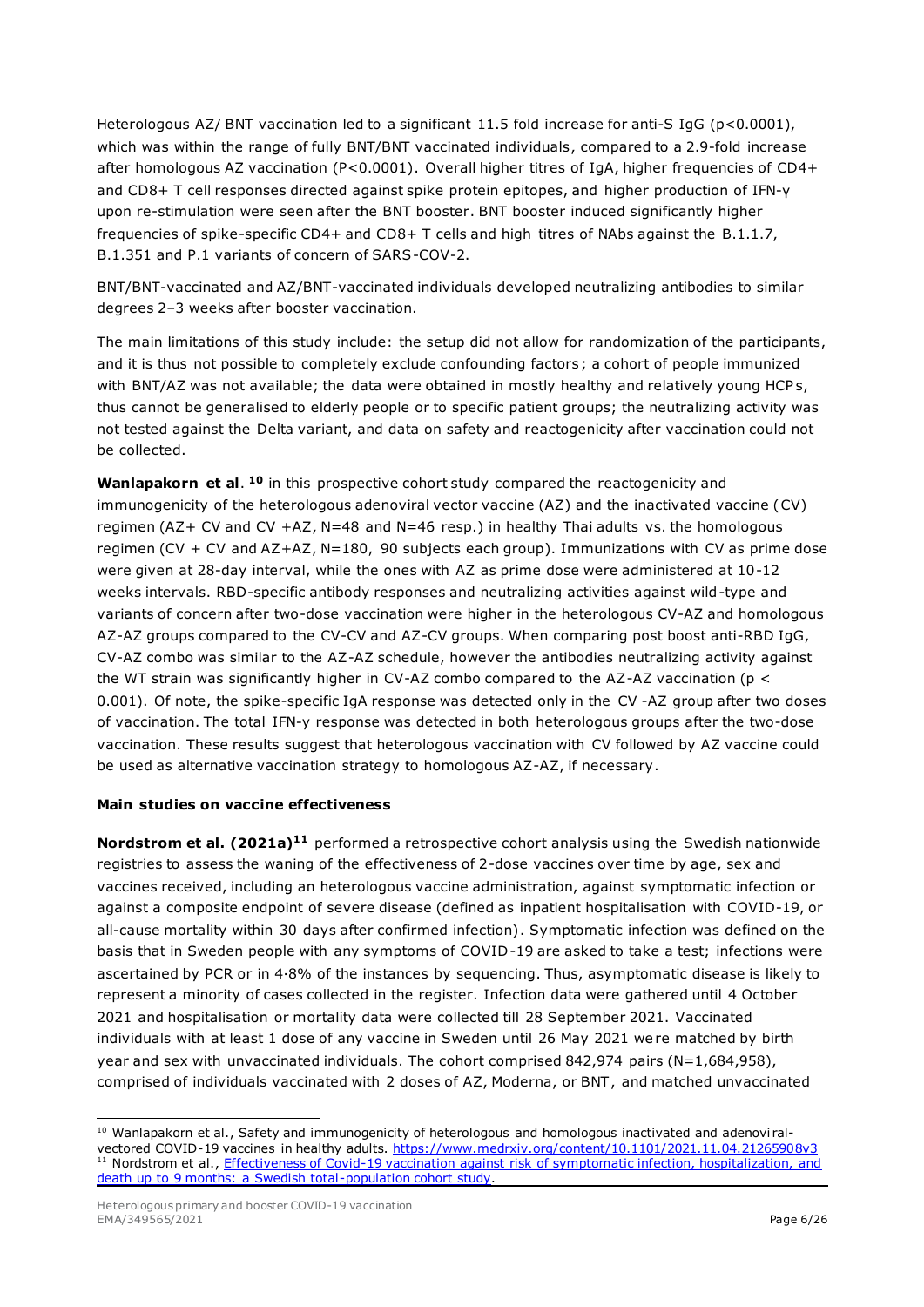individuals. A total of 51,766 individuals received heterologous AZ + any mRNA vaccination. A Cox regression model was adjusted for age and date of second dose, sex, education, Swedish nationality and eight comorbidities.

Vaccine effectiveness (VE) against symptomatic infection after 2 doses of any vaccine waned progressively over time and was influenced significantly by type of vaccine, age, sex and all diagnoses at baseline. With respect to vaccine type, VE was lower and waned faster for homologous AZ vaccine (- 19% 95% CI (-97-28), from day 121), followed by BNT (from 92% at day 15-30 to 47% at day 121- 180 to 23% (95% CI, -2-41) from day 211 and onwards) and by Moderna (59% after more than 180 days). From day 120 and onwards, VE of heterologous AZ-any mRNA [66% (41-80)] remained higher and waned slower than for two doses of AZ (-19%). Overall, vaccine effectiveness was lower and waned faster among men and older individuals. Vaccine effectiveness (any vaccine) against severe disease (hospitalisation or death) waned from 89% at day 15-30 (95% CI, 83-93) to 74% (95% CI, 47-87) by day 121-180, to 42% (95% CI, -35-75) from day 181 and onwards, with sensitivity analyses showing notable waning among men, older frail individuals, and individuals with comorbidities. In another sensitivity analysis, in which individuals >80 years old were excluded, in the remaining cohort the effectiveness was 80% (95% CI, 41-93) from day 181 and onwards.

The study has some limitations: a follow-up beyond 180 days was not available for some vaccine regimens and for BNT effectiveness may be heavily influenced by the higher age groups. Health care workers were not accounted for and the interval between the two vaccine doses is not mentioned.

In Finland, Poukka et al.<sup>12</sup> conducted a nation-wide register-based cohort study to estimate the effectiveness of Covid-19 vaccines among  $~430,000$  health care workers 16-69 years old. The study outcomes were lab-confirmed SARS-CoV-2 infection and COVID-19 related hospitalisation measured as hazard ratio (vaccinated vs. unvaccinated based on Cox regression) adjusted for age, sex, presence of medical conditions and residence in the most affected districts. The follow-up period was split in two periods based on the time of emergence of the variant Delta in Finland. The study population received the following vaccination regimens: mRNA/mRNA (74%, 315,413), AZ/AZ (3%, 14,760) and heterologous regimens (7%, 30,548). Heterologous vaccine regimens included AZ+mRNA for the main analysis. The remaining population was either unvaccinated (10%) or received only one dose of vaccine. Brand-specific VE was only calculated for mRNA vaccine regimens both homologous and heterologous (BNT+Moderna or Moderna+BNT) excluding people vaccinated with AZ vaccine.

At 14-90 days after the second dose, VE against infection was 82% (95% CI 79-85%) for mRNA, 89% (73-95%) for AZ and 80% (72-86%) for heterologous vaccine series. At 91-180 days after the second dose VE was 62% (55-68%) for mRNA, 63% (-166-95%) for AZ and 62% (30-79%) for heterologous vaccine series. VE against hospitalisation was 88% (for AZ homologous regimen) or >95% (for heterologous AZ-mRNA) during the first ten months of the vaccination campaign. No major difference in effectiveness was observed in the pre-Delta vs. the post-Delta period, indicating that lower VE may be linked to waning, and between the two brands of mRNA vaccines. In conclusion the study reported comparable protection after vaccination with mRNA and heterologous vaccine regimens, with waning against infection becoming of relevance 3 to 6 months after 2<sup>nd</sup> dose and sustained high effectiveness against severe outcomes beyond 6 months from 2<sup>nd</sup> dose.

The study is overall well designed and robust because it is based on a large high quality registry. The main limitations include longer follow-up of individuals at higher risk of infection, which may underestimate effectiveness, and longer intervals between doses for those vaccinated later vs. those vaccinated first, which affects the duration of follow up and thus may underestimate effectiveness.

<sup>&</sup>lt;sup>12</sup> Poukka et al., Cohort study of Covid-19 vaccine effectiveness among healthcare workers in Finland, December 2020 - October 2021<https://www.medrxiv.org/content/10.1101/2021.11.03.21265791v2>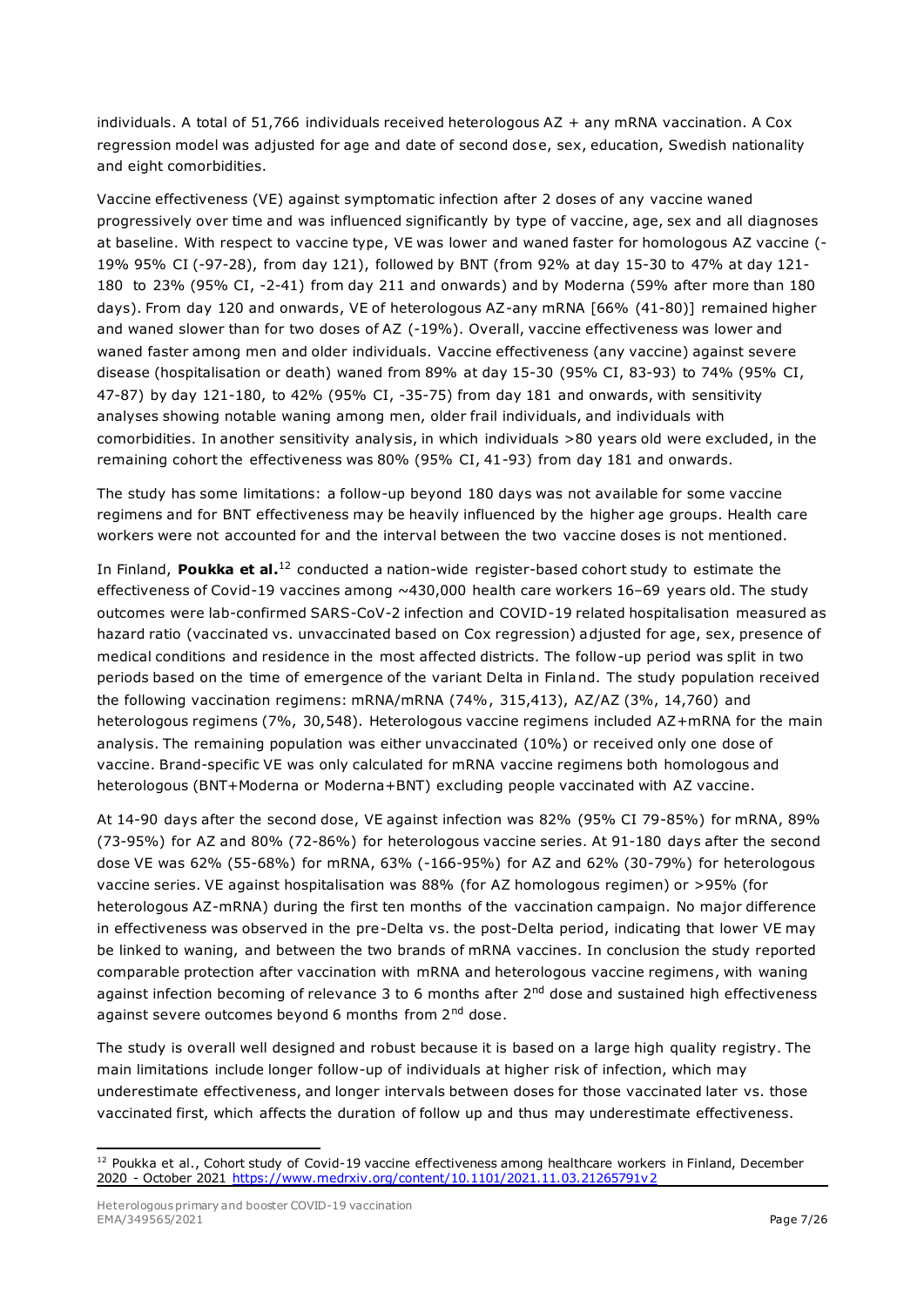In another study from **Nordstrom et al. (2021b)<sup>13</sup>** the same methodology and analytical techniques were used to assess the effectiveness against symptomatic SARS-CoV-2 infection occurring >14 days after primary series, cases of COVID-19 hospitalisation, and the risk of adverse events such as thrombocytopenia and thromboembolic events in patients receiving homologous AZ-AZ vaccine schedule (N=430,100) or heterologous vaccine schedules AZ-BNT (N=94,569) and AZ-Moderna (N=16,402). Symptomatic infection was measured until August 23, 2021, and hospitalisation for COVID-19 until July 30, 2021.

Vaccinated individuals were older and with more comorbidities than the unvaccinated ones and those receiving the AZ-BNT combination were younger than those receiving a AZ-AZ combination. After a mean follow-up time of 76 days (1-183), the adjusted VE for symptomatic infection in comparison to the unvaccinated was 67% (95% CI 59-73) for AZ-BNT and 79% (62-88) for AZ-Moderna. In comparison, VE for homologous vaccination was 50% (41-58) for AZ-AZ, 78% (78-79) for BNT-BNT and 87% (84-88) for Moderna-Moderna. Only for the homologous AZ-AZ regimen, higher age was associated with lower estimated effectiveness. No estimates of VE on hospitalisation could be measured given that only 19 cases of hospitalisation were observed (16 of which in unvaccinated individuals). No significant difference between groups was observed after adjustment for age as regards the thrombocytopenia or thromboembolic events risk.

The same limitation as in the Nordstrom et al. (2021a) study are present, i.e. no information is available about the intervals between the two doses. Sequencing was made in 4.8% of infected individuals, but the authors state that the Delta variant was predominant during the study period.

**Skowronski et al.<sup>14</sup>** used a test-negative designs in a study conducted among community-dwelling adults ≥18-years-old in British Columbia (BC) and Quebec, Canada, to assess vaccine effectiveness of two doses of homologous or heterologous SARS-CoV-2 vaccines against RT-PCR confirmed SARS-CoV-2 infection and against hospitalisation occurring on or ≤30 days after specimen collection, including variants of concern (Alpha, Gamma or Delta). Controls included all specimens that were RT-PCRnegative for SARS-CoV-2 and met inclusion/exclusion criteria. The study period was between May 30 and October 2, 2021, which is said to coincide with an infection peak mid-April (Alpha variant in Quebec and Alpha/Gamma co-domination in BC), low infection levels in early-June and start of the fourth pandemic wave in late July/early August (Delta variant). The study included a population of about 4 million adults in BC and 7 million adults in Quebec and used linkage of hospital, vaccination and testing databases. The multivariate logistic regression was adjusted for age (18-49;50-69;70- 79;≥80), sex, epidemiological week and region (five subregions in both Quebec and BC). The vaccination schedules included mainly (>90%) two mRNA doses, 3% AZ and 5% mixed mRNA-AZ with AZ mainly (>99%) as first dose.

VE against SARS-CoV-2 RT-PCR confirmed infection was 90% if one dose was any mRNA vaccine and 70% when both doses were AZ, with no different outcome among the mRNA homologous or mixed series (all around 90% effectiveness). VE for both infections and hospitalisations was longer with 7-8 weeks interval versus 3-4 week interval. The authors conclude that two doses of any mRNA and/or AZ vaccines gave robust protection against hospitalisation, with no sign of decline by 5-7 months postvaccination, and that findings support the use of mixed schedules and longer intervals between doses.

Strengths of this study are the use of large community setting databases in Canada and the sound statistical analysis. Limitations are inherent to the length of the study period with changes in the

 $13$  Nordstrom et al. Effectiveness of heterologous ChAdOx1 nCoV-19 and mRNA prime-boost vaccination against [symptomatic Covid-19 infection in Sweden: A nationwide cohort study](https://www.sciencedirect.com/science/article/pii/S2666776221002350)

<sup>&</sup>lt;sup>14</sup> Skowronski et al. Two-dose SARS-CoV-2 vaccine effectiveness with mixed schedules and extended dosing [intervals: test-negative design studies from British Columbia and](https://www.medrxiv.org/content/10.1101/2021.10.26.21265397v1.full.pdf) Quebec, Canada (medrxiv.org)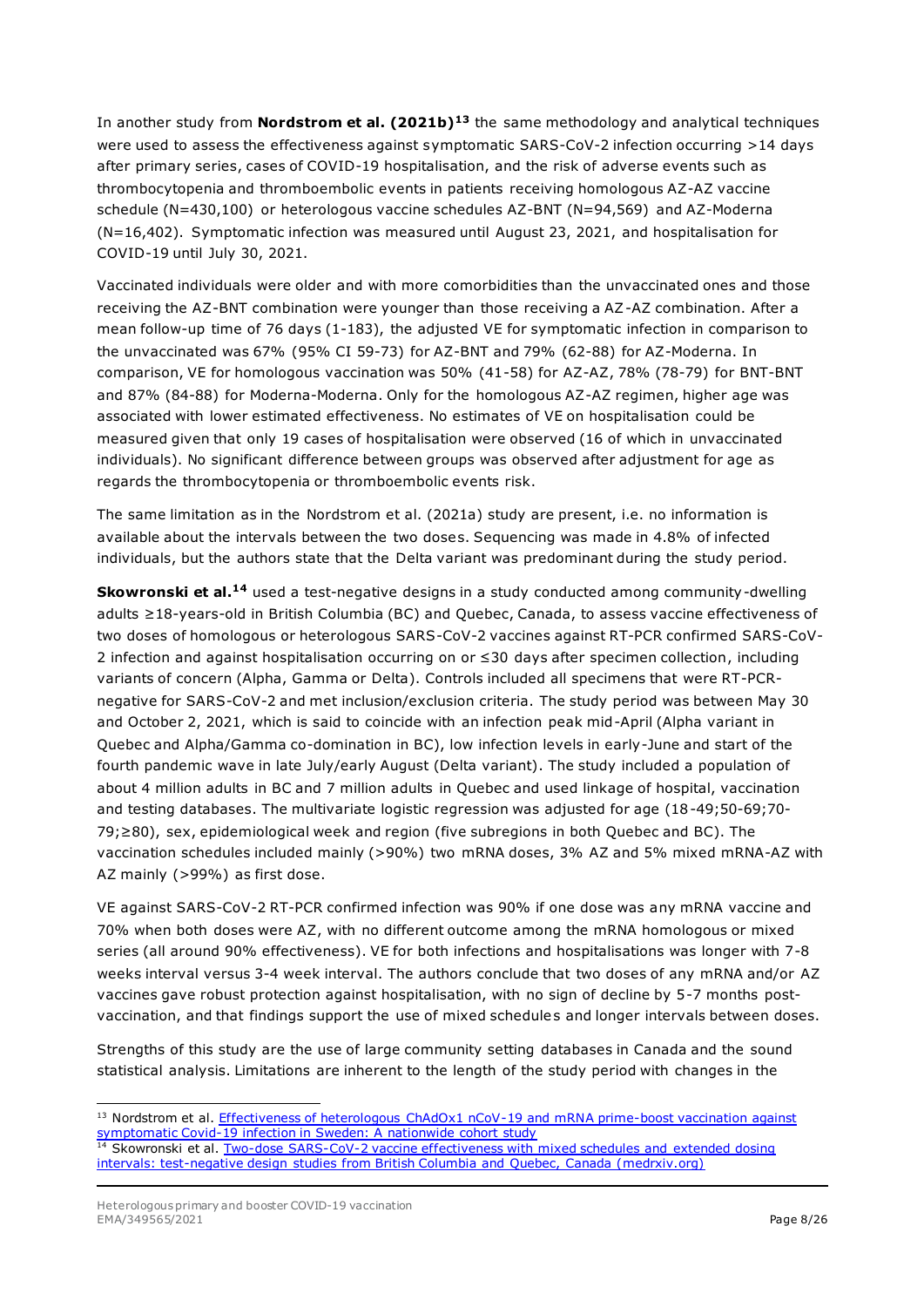testing behaviours and of the characteristics of the unvaccinated population over time, lack of adjustment for important covariates and the fact that higher risk groups were given more quickly a second dose, which might triggered lower VE associated with shorter time intervals.

**Prieto-Alhambra et al.<sup>15</sup>** performed a cohort study based on linked routinely collected health data including electronic medical records, vaccination data and laboratory tests in Catalonia to study the comparative effectiveness and safety of homologous two-dose AZ and heterologous AZ-BNT vaccination. Spanish authorities allowed citizens aged <60 years previously vaccinated with a first dose of AZ to choose between AZ and BNT for their second dose, which were chosen by 89.3% (AZ-AZ) and10.7% AZ-BNT), of 167,235 eligible individuals. A total of 14,325 people in the heterologous group were exactly matched to 14,325 in the homologous group based on age (average age 42.2 ), sex (62.5% of female), general practice centre and day of the second vaccination  $(+/- 2 \text{ days})$ . The resulting cohorts were comparable in terms of all observed demographics, comorbidity, medicine use, area of residence, and socio-economic status. Study participants received their second doses between  $27<sup>th</sup>$  April 2021 and 8<sup>th</sup> October 2021 and were followed-up from 1st June to 11<sup>th</sup> October 2021 (followup time of 1-147 days after the 2<sup>nd</sup> dose). Outcomes were SARS-CoV-2 infection defined by earliest positive RT-PCR or lateral flow test (LFT) regardless of symptoms or clinical diagnosis, venous thromboembolism (VTE), VTE with thrombocytopenia, and myopericarditis within 21 days after the 2<sup>nd</sup> dose. The analysis used Cox regression analysis and confounding assessment included age, sex, area of residence, rurality and socioeconomic status, number of RT-PCR or LFT performed, pre-existing comorbidities and long-term medicine use.

The incidence rate of COVID-19 infection was 0.13/1,000 person-years and 0.21/1,000 person-years for the heterologous and homologous vaccination respectively, with a HR of 0.61 [0.52- 0.71], favouring heterologous vaccination. The two groups had similar testing rates and safety outcomes and most of the infections occurred when Delta variant was predominant. No cases of myopericarditis were observed. Sensitivity and negative control outcome analyses confirmed these findings. There were no deaths in either group and no hospitalisation in the heterologous group vs. 4 cases in the homologous group.

Important strengths of this study is the direct comparison made between the homologous and heterologous vaccination schedules based on exact matching, which led to groups comparable as for socio-demographic and comorbidity variables and the large amount of information available on covariates in the linked databases. Weaknesses are that the choice of the 2<sup>nd</sup> vaccine was left to each person, with possible differences related to health behaviours, the limited number of cases of severe COVID-19 infection (e.g. hospitalisation) for which a longer observation would have been needed, and a study population of <60 years with results not generalisable to the whole population.

A study from Denmark by **Gram et al. <sup>16</sup>** provided evidence of effectiveness of the heterologous AZ+BNT regimen against SARS-CoV-2 infection of 88% (95% (CI): 83; 92) 14 days after the second dose and onwards, compared with unvaccinated individuals. This was a nationwide retrospective population-based cohort study (more than 5 million people corresponding to 97.6% of the total Danish population) based on the nationwide linked Danish registries to estimate VE against SARS-CoV-2 infection (defined as a laboratory confirmed RT-PCR SARS-CoV-2 positive test), all-cause and COVID-19 related hospitalisation and death of one dose of the AZ vaccine and the AZ-any mRNA vaccine schedule, compared with unvaccinated individuals. The outcomes of interest were SARS -CoV-2 infection, defined as a RT-PCR confirmed SARS-CoV-2 infection, and all-cause or COVID-19 related

<sup>&</sup>lt;sup>15</sup> Prieto-Alhambra et al. Comparative effectiveness and safety of homologous two-dose ChAdOx1 versus [heterologous vaccination with ChAdOx1 and BNT162b2: a cohort analysis | Research Square](https://www.researchsquare.com/article/rs-1074858/v1) 16 Gram MA et al., Vaccine effectiveness when combining the ChAdOx1 vaccine as the first dose with an mRNA COVID-19 vaccine as the second dose.<https://www.medrxiv.org/content/10.1101/2021.07.26.21261130v1.full.pdf>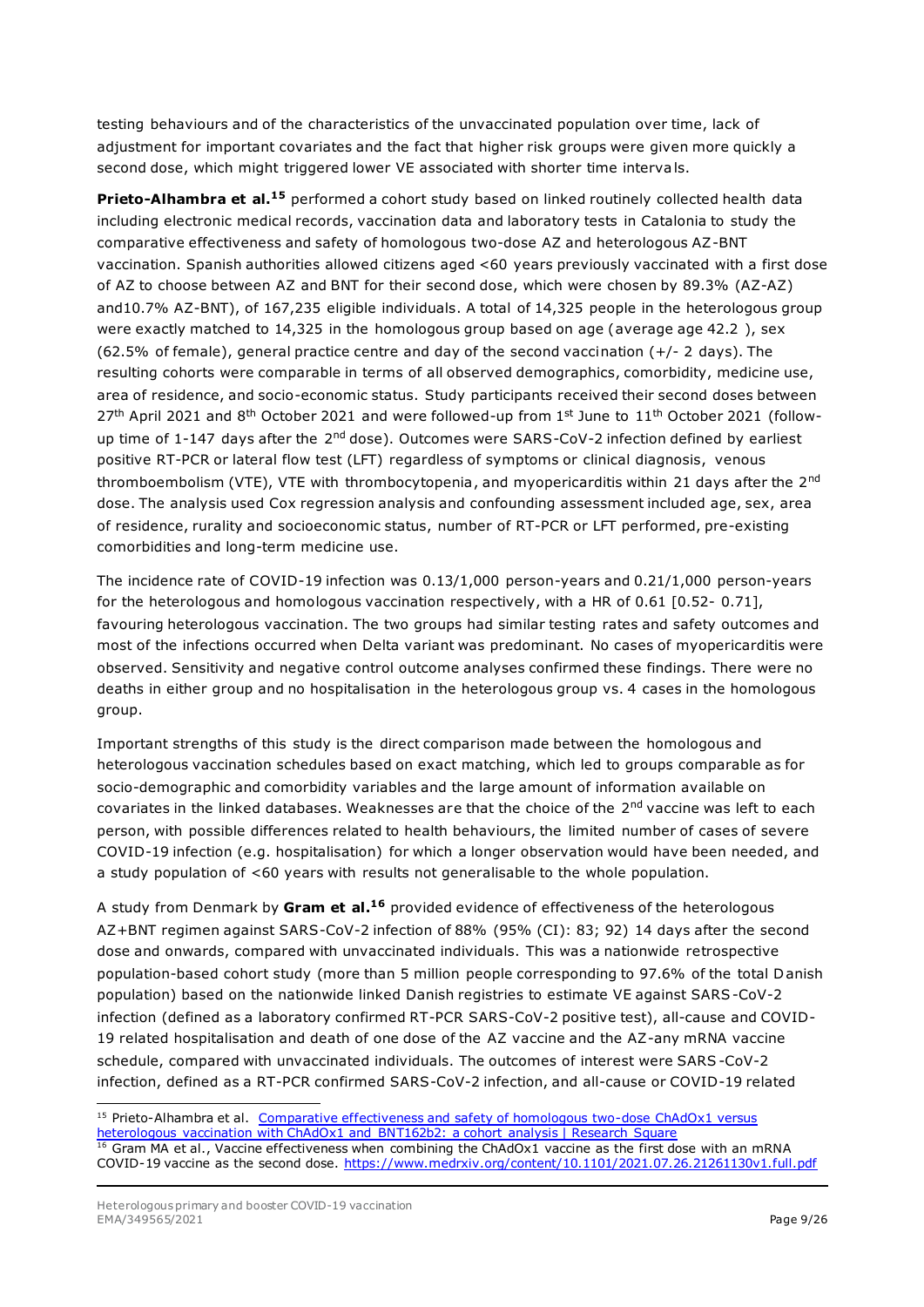hospitalisation and death. The study period was  $7<sup>th</sup>$  February to 23rd June 2021, during which only a small proportion of cases due to the Delta variant was observed. Of 144,360 persons who received the AZ vaccine as the first dose, 88,050 (61%) and 48,501 (33.6%) received the BNT mRNA and the Moderna vaccine as the second dose, respectively. The median age was 45-46 years when the  $1<sup>st</sup>$  or 2<sup>nd</sup> dose were administered, respectively, and 25.6% had a comorbidity. A Cox regression model adjusted for sex, heritage, comorbidity, age and time intervals after vaccination was used to obtain VE estimates.

In comparison to the unvaccinated population, the adjusted VE against infection ranged from 29% to 44% between 14 to 83 days after one dose of AZ and was not different to the null value after this period. The AZ-any mRNA vaccine schedule had an adjusted VE against infection of 66% (95% CI: 59; 72) at 0-13 days and of 88% (95% CI 83-92) from 14 days after the 2nd dose. An adjusted VE of 93% (95% CI: 80; 98) against hospitalisation due to COVID-19 was observed from 14 days after the first AZ dose until receiving a 2<sup>nd</sup> dose of a mRNA vaccine. No COVID-related death or hospitalisation was observed after the mixed schedule during the study period so no VE estimates could be calculated.

The strength of the study is the use of high-quality registers relevant to the whole Danish population with access to a large amount of data allowing adjustment for a large number of covariates. A limitation is the low representation of the delta variant in the study population based on the study period. The authors state they could not eliminate difference according to health-seeking behaviours and residual confounding may persist due to the dichotomous categorisation of covariates.

**Martinez-Baz et al.<sup>17</sup>** used a prospective enhanced epidemiological surveillance of COVID-19 to assess the product-specific COVID-19 VE in preventing infection and hospitalisation in a prospective dynamic cohort of adults (≥ 18 years old) who were close contacts of COVID-19 cases from April to August 2021 in Navarre, Spain. In this system, individuals receiving a  $1<sup>st</sup>$  dose of AZ could choose between homologous vaccination and heterologous vaccination with BNT. Data were analysed with a Cox regression model adjusted for age group, sex, chronic conditions, contact setting month and COVID-19 vaccination status of index case.

In 119 people receiving the combination AZ-BNT (with median time since the last dose of 41 (interquartile range (IQR) 32-55) days), adjusted VE in comparison to unvaccinated individuals was 86% (95% CI 70, 93) against all SARS-CoV-2 infections (including asymptomatic and symptomatic) and 91% (95% CI 71, 97) against symptomatic SARS-CoV-2 infections. No COVID-19 hospitalisation was observed. As compared to the homologous regimens AZ/AZ or JJ (one dose), the relative VE of AZ/BNT within 90 days since the last dose was 69% (95% CI: 33-85) and 69% (95% CI: 34-86), respectively.

An important limitation of these results is that, whilst the majority of sequenced unvaccinated cases belonged to alpha variant, almost all sequenced heterologous vaccinated cases belonged to delta variant and this is not adjusted for in the analysis. However, if there is a difference in vaccine effectiveness between the two variants, this would lead to underestimate vaccine effectiveness and may not affect the comparison between different vaccination schedules. The precision of the estimates is also affected by the small number of subjects with heterologous vaccination schedule ( $n=119$ ).

#### **Supportive studies on vaccine effectiveness**

**Pozzetto et al.<sup>18</sup>** performed a cohort study to compare the risk of SARS-CoV-2 infection following heterologous AZ-BNT or homologous BNT-BNT vaccination schedules, and to understand the

<sup>&</sup>lt;sup>17</sup> Martinez-Baz et al. [Eurosurveillance | Product-specific COVID-19](https://www.eurosurveillance.org/content/10.2807/1560-7917.ES.2021.26.39.2100894) vaccine effectiveness against secondary [infection in close contacts, Navarre, Spain, April to August 2021.](https://www.eurosurveillance.org/content/10.2807/1560-7917.ES.2021.26.39.2100894) <sup>18</sup> Pozzetto et al. [Immunogenicity and efficacy of heterologous ChadOx1/BNT162b2 vaccination \(nature.com\)](https://www.nature.com/articles/s41586-021-04120-y_reference.pdf)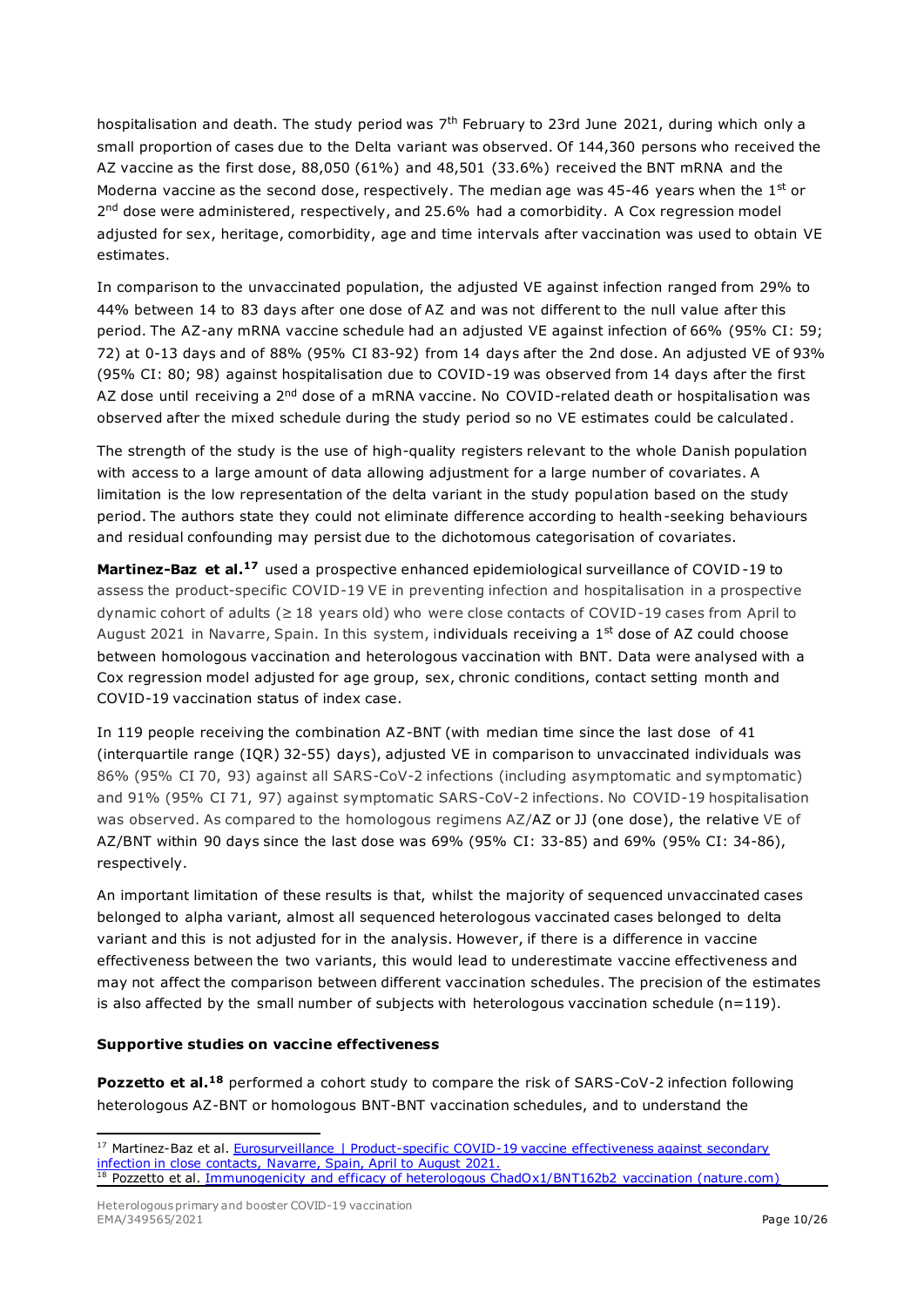immunological basis of a difference between the two vaccination schedules. The outcomes measured in the study were documented SARS-CoV-2 infection, immunoglobulins against SARS-CoV-2 (IgG and IgA against spike protein and receptor binding domain), the virus neutralization test (plaque reduction neutralization test, pseudo-neutralization test) and the B- and T-cell function (analysis of RBD-specific memory B-cells and spike-specific T cells). The probability of SARS-CoV-2 infection was measured in 13,121 healthcare workers at the University hospital of Lyon who were vaccinated with AZ-BNT or BNT-BNT, starting January 2021, and followed up until 15 August 2021 (the declaration of infection was compulsory for staff to obtain daily allowance without loss of salary during the imposed quarantine). Of these, 60 subjects not infected before vaccination and without comorbidity were included in the immunological study after informed consent, including 29 heterologous vaccinated and 31 homologous vaccinated.

In a logistic regression analysis adjusted for age, there was a significantly lower probability of infection with the heterologous regimen than the homologous BNT/BNT regimen (0.40% vs 0.76%;  $p=0.04$ ). After the second dose there was no difference in the level of IgG, but IgA levels were lower for the heterologous regimen. After the second dose neutralizing activity was significantly higher for the heterologous regimen compared to homologous regimen. The heterologous regimen was not associated with a significant reduction in neutralizing activity for the Alpha, Gamma and Delta strains compared to the Wuhan strain, in contrast to the homologous regimen, which was associated with reduced neutralising activity for the Gamma and Delta strains. After the second dose, the frequency of RBD-binding memory B-cells was higher in patients vaccinated with the heterologous regimen compared to patients vaccinated with the homologous regimen, but the T-cell response was similar for the two regimens.

A limitation of the analysis of the probability of infections in this study is obviously the logistic regression not taking into account of differences in follow-up time between the groups. However, since the authors have followed patients vaccinated in a naturalistic study, and have capped the follow -up on the same date (15 August), they may have erroneously stated they have analysed infection rate using logistic regression when they presumably would have analysed infection rate using Cox regression or other survival methods. The immunological results and risk of infection could also have been influenced by the longer time between the  $1<sup>st</sup>$  and  $2<sup>nd</sup>$  vaccination in patients vaccinated with the heterologous regimen compared to patients vaccinated with the homologous regimen (12 weeks vs 4 weeks). It has been shown for both vaccines that long injection time intervals (12 weeks or more) provide higher binding and neutralizing antibody titres than shorter intervals (less than 6 weeks).

**Powell et al.<sup>19</sup>** performed a cohort study (published on 15 July 2021) to compare the reactogenicity of heterologous prime-boost COVID-19 vaccination following the UK extended schedule of up to 12 weeks between doses. They identified 1,313 adults 18-75 years vaccinated either with AZ-BNT (43.6% of study population), BNT-AZ (12.7%), AZ-AZ (35.1%) or BNT- BNT (8.6%) between 29 March 2021 and 01 June 2021 through the NIMS database. An online survey was performed via text messages in order to collect details on gender, age, ethnicity, occupation, vaccination status, COVID -19 related symptoms in the past year, any post vaccination symptoms following each dose with timelines, graded by the individuals from 0 (no symptoms) to 4 (emergency department or hospital admission required).

Previously-uninfected individuals who received heterologous prime-boost schedules were 2.4 times (27.8% vs. 11.6%) more likely to report severe reactogenicity after their second dose than those receiving homologous schedules. These findings were irrespective of the reason for receiving a heterologous schedule. Reactogenicity rates were higher in younger adults, women and after the first

<sup>&</sup>lt;sup>19</sup> Eurosurveillance | Real-world data shows increased reactogenicity in adults after heterologous compared to homologous prime-boost COVID-1[9 vaccination, March−June 2021, England](https://www.eurosurveillance.org/content/10.2807/1560-7917.ES.2021.26.28.2100634#supplementary_data)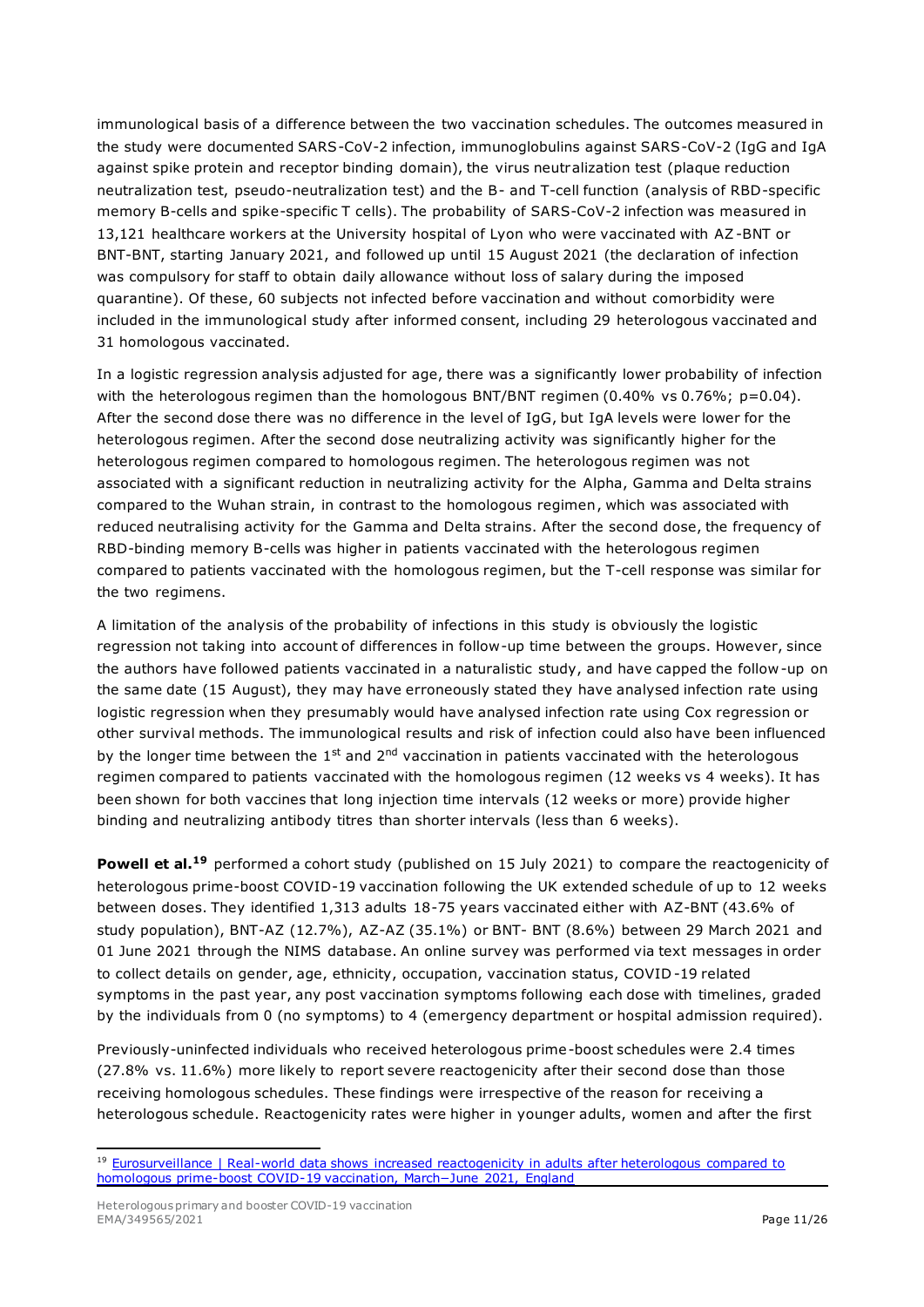dose of AZ in any schedule. Those experiencing severe reactions after their first dose, irrespective of the vaccine type, were more than twice as likely to experience a severe reaction after the second dose compared to those reporting a no or a mild to-moderate reaction after their first dose (29.7% vs. 13.3%).

The results of this survey are difficult to interpret due to the low response rate (from 36,779 patients, only 1,313 responded to the questionnaire), lack a clarity on many aspects of the study design (e.g. no details on how they identified vaccinees in the NIMS, different timelines and possibly different inclusion criteria for the recruitment of vaccinees with homogenous and heterologous vaccination, possible recall bias and no account taken for the vaccinees' health status or differences between sub-groups), and lack of clarity in the presentation of the results and the statistical analyses performed.

**Vallée et al.<sup>20</sup>** used primary data collection of healthcare workers of the Foch Hospital, France, to assess the immunogenicity of BNT administered as second dose in healthcare workers primed with AZ. In this study, Foch hospital healthcare workers were invited for a survey and serology test in June and July 2021. Participants received either two vaccinations for BNT (n=67) or an initial dose of AZ followed by BNT (n=130). The survey collected age, gender, type and date of first dose, type and date of second dose. Serum SARS-CoV-1 IgG antibody level was measured 30 to 60 days after second vaccination.

The univariate analysis found significantly higher antibody levels in participants with two BNT doses as compared to AZ followed by BNT, but no significant difference was observed after adjustment for time duration between the first and second vaccinations. A negative correlation between antibody levels and time duration between second dose and serology test was observed for BNT-BNT which remained significant after adjustment for all covariates, but not for AZ-BNT.

This study has several limitations which restrict its validity and generalisability: a possibility of selfselection bias as patients were invited to participate and the sequence of vaccination was not given at random, a small sample size (197), participants were young healthcare professionals unlikely to be representative of the general population, there could be significant unmeasured confounding, and the time between first and second vaccination is significantly different between groups.

#### *2.1. Conclusions on heterologous primary vaccination*

- Strength of evidence: the more robust evidence among immunogenicity and safety trials was generated by the Com-COV trial and more is expected from other ongoing trials that include the homologous regimen as comparator arm. The evidence generated by observational studies is considered supportive and provides valuable additional evidence supporting the consistency of the findings.
- In terms of safety in clinical trials, reactogenicity of heterologous vaccination appears overall similar with respect to homologous regimens. However, specifically in the Com-COV study it was more pronounced in the heterologous arm (up to 24 folds in the preliminary report from the controlled Com-COV trial (N=820, >50YOA)), with fever being the most commonly reported event. Of note, this difference in reactogenicity decreased by extending the vaccination interval from 4 to 12 weeks especially for the AZ/BNT combination. The observational study by Powell et al also shows a 26% increase in severe reactogenicity following the heterologous vs. the homologous booster, however the study has several limitations that hamper the interpretation of the results.

<sup>&</sup>lt;sup>20</sup> Vallée et al. An Immunogenicity Report for the Comparison between Heterologous and Homologous Prime-Boost [Schedules with ChAdOx1-S and BNT162b2 Vaccines](https://www.mdpi.com/2077-0383/10/17/3817)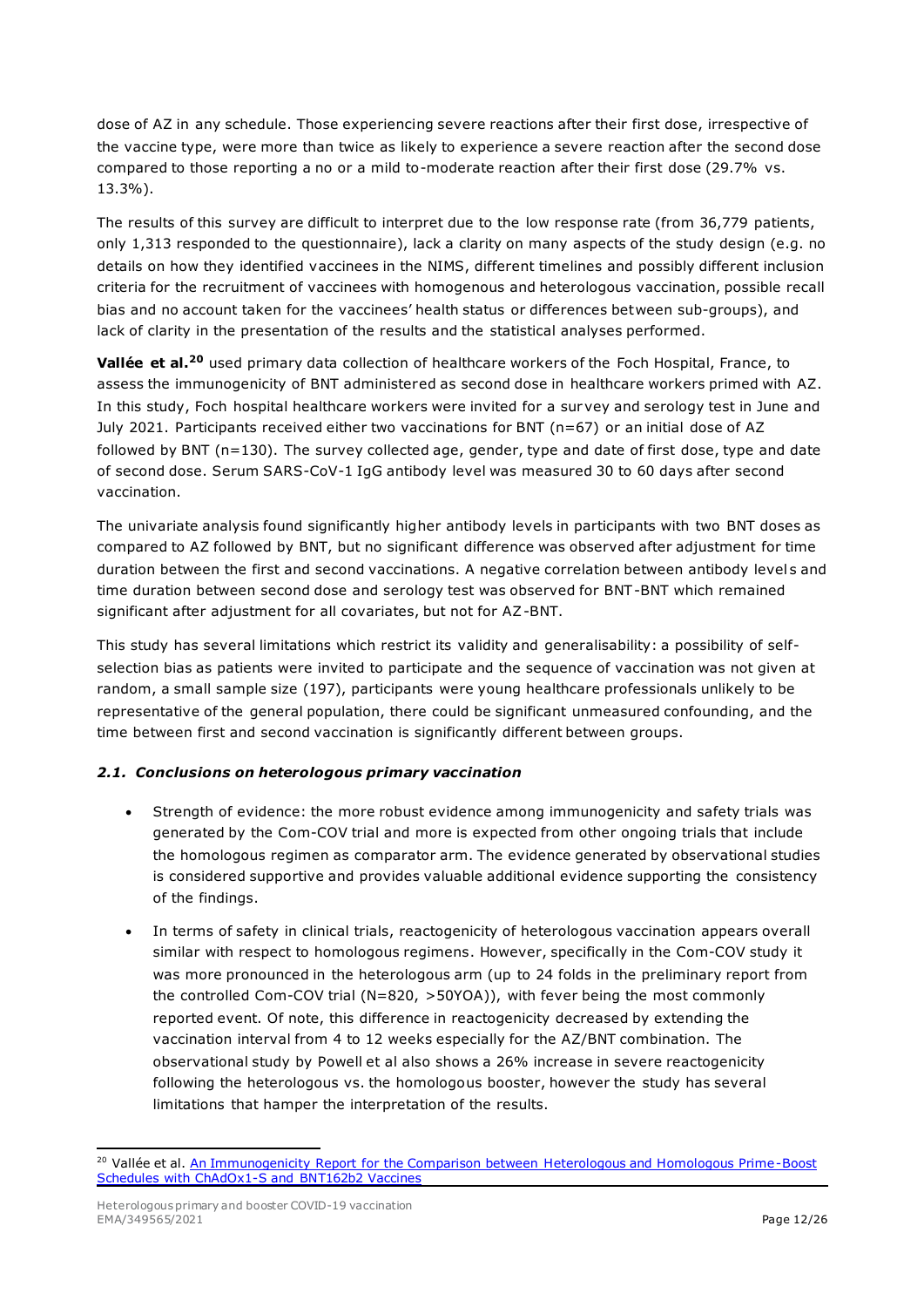Currently, very limited data are available from two observational studies conducted in Germany (Schmidt et al and Gross et al) for a total of nearly 600 individuals. These indicate similar reactogenicity profiles between homologous and heterologous regimens when a direct comparison is available, or the emerging profile is in line with the expectations based on existing knowledge with the authorised vaccines. The highest reactogenicity is reported after the adenoviral vaccine priming. The uncontrolled CombiVacS trial (N=676, <60YOA) reports that AEs after heterologous vaccination are mostly mild or moderate and are related to local reactions plus headache and myalgia. With respect to infrequently occurring adverse reactions, there is insufficient data to draw conclusions.

• In terms of immunogenicity findings from trials, the COMCOV study's results at 28 days interval demonstrated non-inferiority of the heterologous AZ/BNT regimen vs. AZ/AZ in terms of day 28 post boost GMR of SARS-CoV-2 anti-spike IgG concentration (PP analysis), with superiority demonstrated as secondary endpoint since the lower limit of the two-sided 95% CI around the GMR (MITT analysis) was greater than one (9·3 (95% CI 7·7 to 11·4)). BNT/AZ antibody titres were inferior to BNT/BNT induced titres. The disparity in immunogenicity between the homologous and the heterologous schedules is reduced by prolonging vaccination intervals between doses, based on unpublished data. The ELISA used to measure binding IgGs was standardised and the PNA to quantify antibody neutralizing activity was qualified, which add additional strength to this randomized trial. T cell responses were also found to be higher.

Although it was published after the cut-off date and therefore could not be considered in detail, results from Stuart et al<sup>21</sup> (Com-COV2 study) seem to be aligned with the conclusions in this report.

Immunogenicity appears robust after heterologous regimen (AZ/BNT) with more than 100 fold increase in IgG as compared to the first dose, 100% of people with Nabs and >4fold increase in CMI, based on the uncontrolled CombiVacS trial.

The observational cohorts studies indicate that binding and neutralising antibodies and antigen-specific T-cell are significantly more pronounced after heterologous AZ/BNT than after homologous AZ/AZ vaccination, and higher or comparable in magnitude to the homologous mRNA regimens, with a predominant Th-1 biased cytokine profile. Overall the difference in immunogenicity between the heterologous regimen and the homologous mRNA regimen is less obvious, however all studies in which immunogenicity against VOCs was tested indicate that the heterologous vaccination may be able to induce an expanded breadth of cross-reactivity both in terms of humoral and cell mediated immunity. Another observational immunogenicity study showed that heterologous prime-boost vaccination strategy leads to improved immunogenicity and acceptable safety also with inactivated vaccines such as CV (CV+AZ induces significantly higher neutralising antibody titres than AZ+AZ).

• Regarding vaccine effectiveness studies, 7 of the identified studies provided an adequate level of evidence supporting the effectiveness of the heterologous vaccination against symptomatic infection. Regarding effectiveness against SARS-CoV-2 symptomatic infection, one of the Nordstrom study<sup>13</sup> indicates that the heterologous  $AZ+$  any mRNA regimen affords a higher protection as compared to the homologous AZ regimen, but similar or slightly lower as compared to the homologous mRNA regimen, especially Moderna. In addition, the results from the other Swedish study (Nordstrom et al<sup>11</sup>) on durability of protection indicate that waning of effectiveness against symptomatic infection is higher and faster for AZ/AZ among the

<sup>&</sup>lt;sup>21</sup> Immunogenicity, safety, and reactogenicity of heterologous COVID-19 primary vaccination incorporating mRNA, viral-vector, and protein-adjuvant vaccines in the UK (Com-COV2): a single-blind, randomised, phase 2, noninferiority trial - The Lancet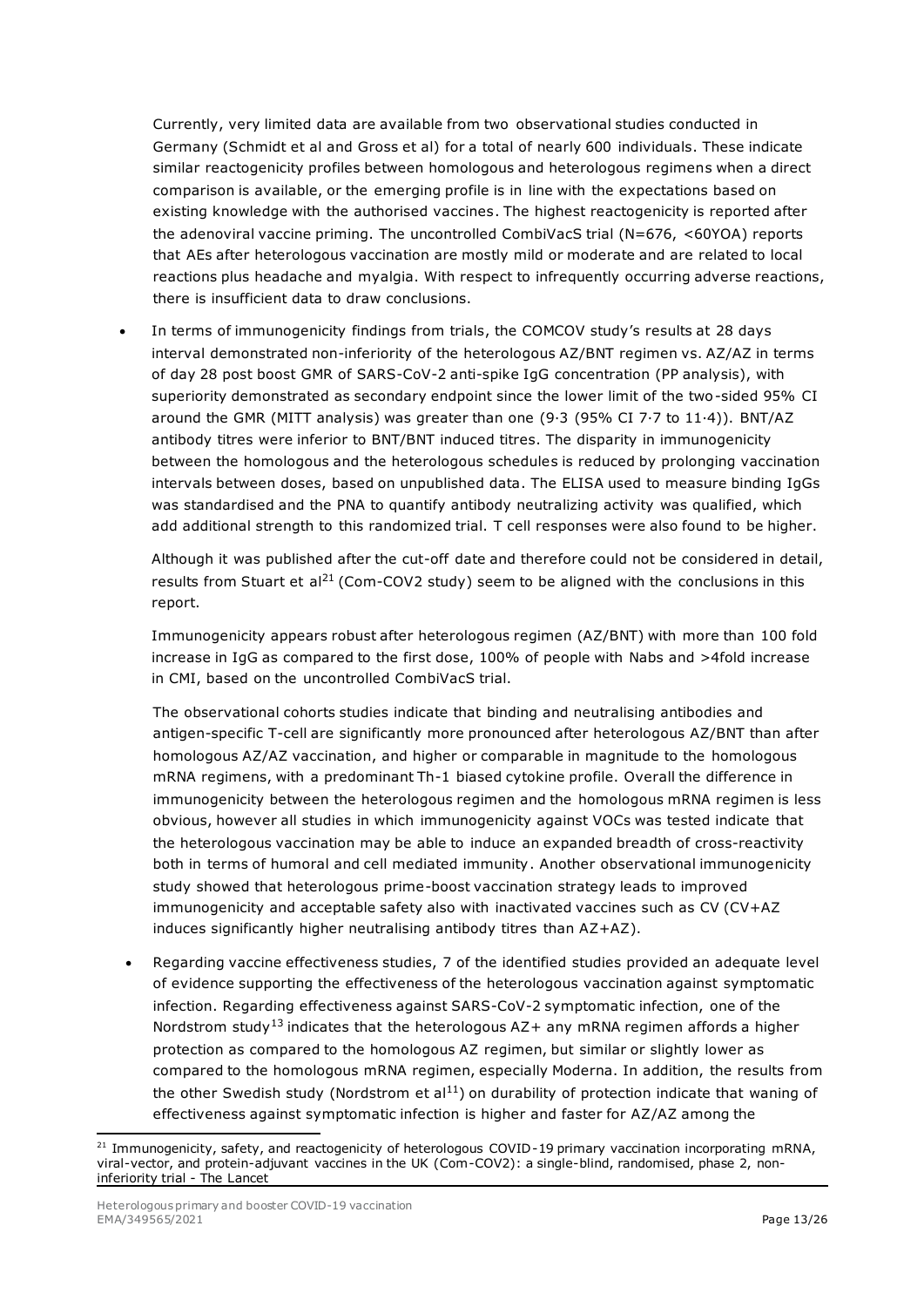homologous regimens (-19% AZ-AZ vs. 66% of AZ-BNT at 4 months post-dosing and onwards).

Other studies indicate comparable findings (e.g. AZ-BNT 62% VE against symptomatic infection at 3-6 months post-dosing, Poukka et al), supporting the use of mixed schedules. These studies produced evidence supporting: longer intervals between doses improve effectiveness, with no sign of decline in protection against hospitalisation by 5-7 months postvaccination (Skowronski et al) or beyond 6 months after any primary series (both homologous and heterologous vector-mRNA, Poukka et al), and equivalent effectiveness among mRNA vaccines homologous and heterologous combinations including one does of mRNA (Skowronski et al); no myocarditis cases in a population of more than 30,000 well-matched individuals in the robust Spanish Study (Prieto-Alhambra et al); expanded neutralizing activity by the heterologous regimen against the Alpha, Gamma and Delta strains compared to the homologous regimen, and higher frequency of RBD-binding memory B-cells (Pozzetto et al).

- The main limitation observed so far in the immunogenicity and safety observational studies is the lack of a comparator arm/cohort in some of the studies, lack of randomisation and the limited sample size. In addition, individuals at risk and elderly may be underrepresented. Regarding effectiveness studies, the main limitations includes the variable interval between doses and type of circulating variant not accounted for, lack of sufficient DNA sequencing, small sample size or non-representativeness of the population.
- Not every possible combination has been extensively tested so far, e.g. there is limited data on interchangeability of mRNA vaccines.
- The main uncertainty in the risk profile is represented by the lack of knowledge on rare and very rare AEs that could potentially be associated with the heterologous regimen. Observational studies could provide additional evidence with respect to occurrence of (very) rare adverse events. A higher reactogenicity of the heterologous regimen is not a consistent finding among studies .
- The main uncertainty in terms of benefits of the heterologous regimen is estimating the magnitude of the efficacy of the heterologous regimen with respect to the homologous regimen based on immunogenicity. However, vaccine effectiveness studies are now becoming available, such as Nordstrom et al and Skowronski et al, with clinically relevant endpoints to indicate that an increase in immune response translates into increased protection. Indeed the overall evidence evaluated in this review show a similar or increased (up to  $\sim$  20% based on some studies) effectiveness against symptomatic infection of an heterologous regimen where the first dose is AZ and second mRNA vs. homologous AZ regimen, and comparable effectiveness vs. the homologous mRNA schedule.

#### *2.2. Recommendations on heterologous primary vaccination*

- The currently available evidence consistently points towards an acceptable tolerability and enhanced immune responses with the sequential heterologous regimen of vector vaccine / mRNA vaccine vs. the homologous vector vaccine regimen.
- Some studies have reported higher reactogenicity (e.g. pain, fever, headache, fatigue) of heterologous vaccination but results are not consistent. With respect to infrequently occurring adverse reactions, there is insufficient data to draw conclusions.
- Regarding immunogenicity, studies are consistent in showing the heterologous regimen is able to induce significantly increased immune responses, including improved memory B cells,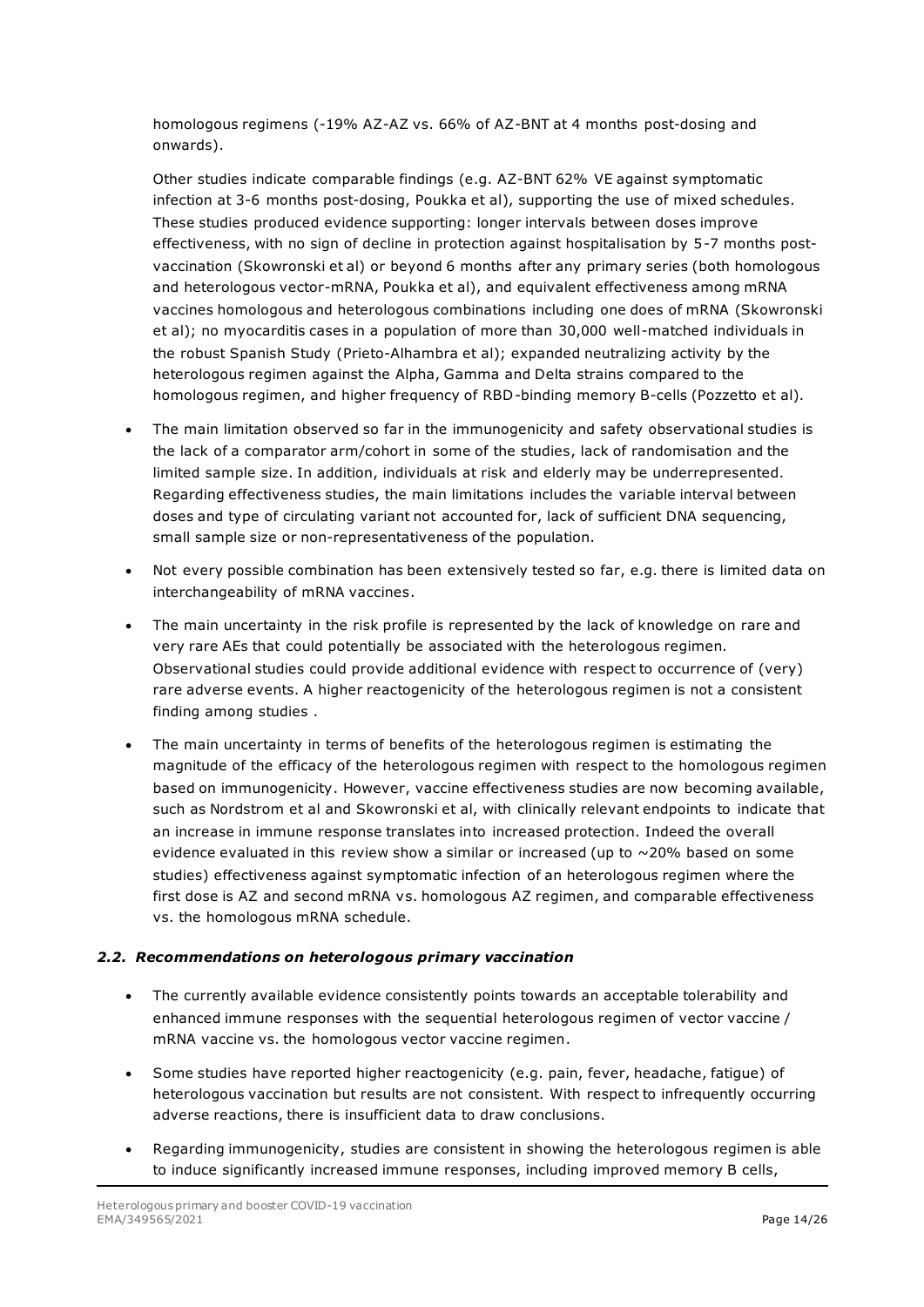compared with a homologous viral vector regimen. A slight increase in humoral immune responses with respect to homologous mRNA vaccination is sometimes seen, but not consistently, overall supporting a similar antibody response.

- The increased immunogenicity appears consistent with the increased vaccine effectiveness against SARS-CoV-2 symptomatic infection of the heterologous vector-mRNA regimen as compared to homologous vector immunisation based on several good quality observational studies.
- Preliminary but consistent evidence indicates that the heterologous regimen is able to induce an expanded breadth of immune responses, with improved humoral and cell mediated crossreactivity against various variants of concerns, which would translate into improved effectiveness based on the studies seen so far.
- Overall the data presented support the use of mixed vector/mRNA schedules. Based on the evidence seen so far and on existing clinical knowledge, giving a second dose of mRNA vaccine to previous recipients of a single dose of vector vaccines is a vaccination strategy that is beneficial from an immunological perspective with a positive impact on the achieved level of protection from infection and disease. There is less evidence about heterologous mRNA vaccination regimens, but enough to indicate that such an approach could be used as well when flexibility or acceleration in the vaccination campaigns is needed. Safety data after such heterologous mRNA regimens are currently under investigation to determine if there is an increased risk of myocarditis.
- Giving an adenoviral vector vaccine as second dose after a mRNA vaccine might be considered if there is a problem with availability of mRNA vaccines, but based on the limited data available it may be less advantageous from an immunological point of view than the opposite sequence.
- Long term protection data after heterologous or homologous primary vaccination is limited, but a few studies suggest a decline in protection against symptomatic infection from 6 months after heterologous vaccination. Some of these studies also show that waning of effectiveness is greater and faster for Vaxzevria homologous regimen than other regimens and that waning is overall faster among older frail individuals, and individuals with comorbidities.
- More research is needed to investigate use of heterologous regimens in immunosuppressed individuals.

## **3. Summary of evidence on heterologous booster vaccination**

#### **Main studies on immunogenicity and safety**

**Atmar et al.<sup>22</sup>** published preliminary results of a phase 1/ 2 open label clinical trial conducted with 458 individuals in the US enrolled in two age groups, 18‐55 years and ≥ 56 years, who received one of three Emergency Use Authorisation (EUA) COVID-19 vaccines at least 12 weeks prior to enrolment to receive a booster injection with one of three vaccines (Moderna 100µg, JJ 5×10<sup>10</sup> virus particles, or BNT 30µg), with nine combinations in total (50 individuals per group and 25 per age stratum). 3 of the 4 vaccines for which the EMA granted conditional marketing authorisation were included in the trial, except AZ.

The booster dose was administered at an interval after second dose ranging between 12 and 20 weeks for most treatment groups, whilst for 3 groups ranged from 12 to 30 or 41 weeks and for one group

<sup>&</sup>lt;sup>22</sup> Atmar RL, et al. (2021). Heterologous SARS-CoV-2 Booster Vaccinations - Preliminary Report. medRxiv. <https://www.medrxiv.org/content/10.1101/2021.10.10.21264827v2>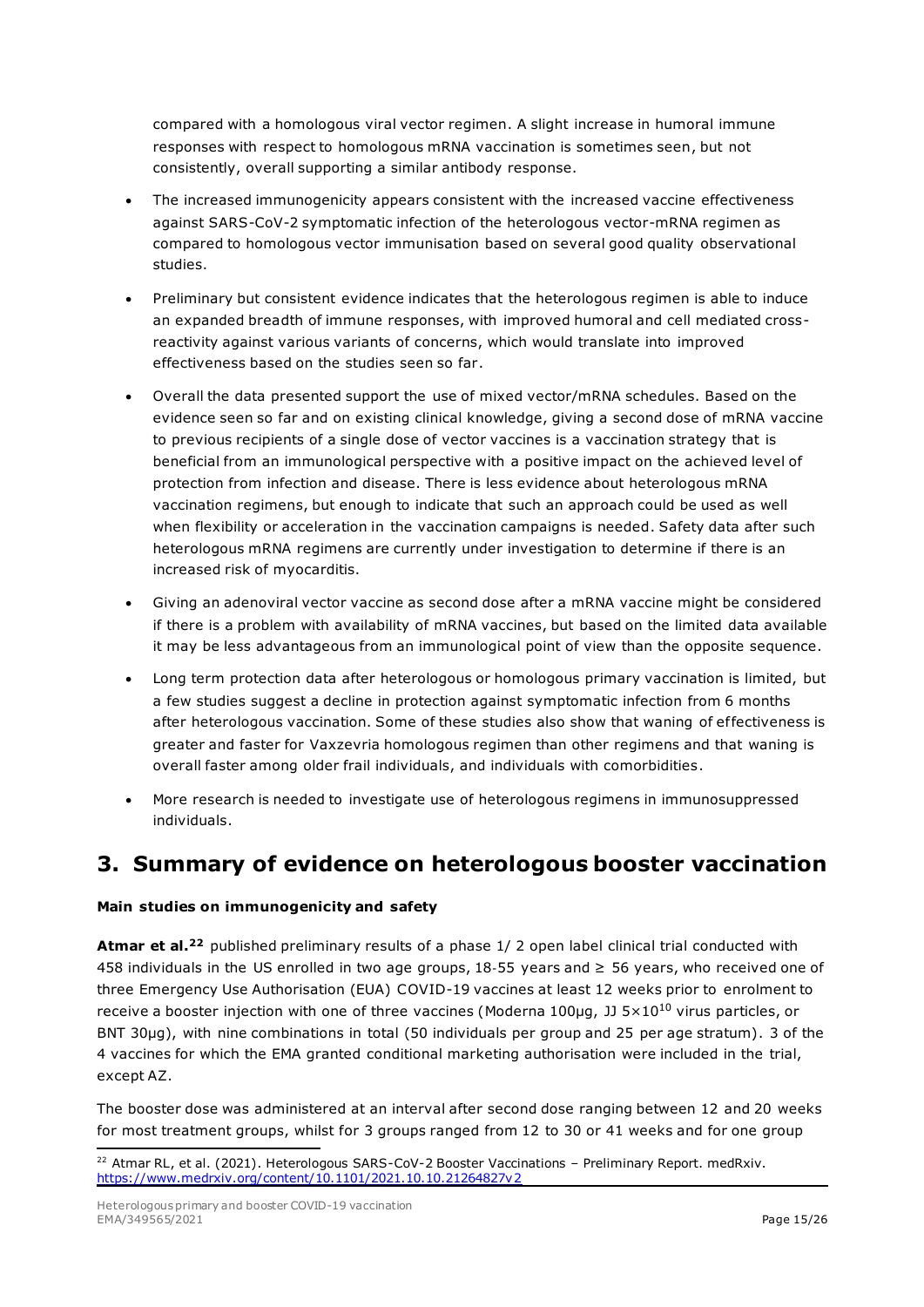ranged from 11 to 23 weeks (intervals were shortest for those who were boosted with Moderna). Of note, for Moderna the trial sponsor used double the authorised dose for booster vaccination, whi ch is 50µg. The primary outcomes were safety, reactogenicity and humoral immunogenicity at day 1 (prevaccination), 15 and 29 post boost (the latter data are not available for some groups for binding and neutralising antibodies so none of these data have been considered here).

Serum binding antibody levels against wild type virus were measured with the MSD 384-well Custom Serology Assay Electrochemiluminescence Immunoassay (4-plex ECLIA, currently under validation), and with a previously described 10-plex ECLIA (not qualified nor validated) against variants of concerns (B.1.617.2 or Delta and B.1.351 or Beta) . To assess the magnitude, kinetics, duration, and breadth of SARS-CoV-2 neutralizing antibody responses, a fully validated assay in an environment that operates in compliance with Good Clinical Laboratory Practice was used. Assays were performed on all samples with pseudotyped lentiviruses presenting SARS-CoV-2 Spike D614G. A subset of samples were also tested for variants, however the assay is in the process of being validated for Beta, but has not been validated for Delta. Part of the IgG serum antibody responses to wildtype strain and IU50 neutralizing antibody titres to pseudovirus D614G were bridged to international standards and reported as BAU/mL and international units ID50/mL (IU50/mL), respectively.

Local and systemic AEs were reported within 7 days after administration of the boosters. Injections site AEs (mostly mild) and systemic malaise, myalgia and headache were commonly reported (2 severe injection site reactions were reported for JJ and Moderna). Unsolicited AEs through 28 days following vaccination also were collected. The percentage of boosted participants reporting unsolicited AEs, of any severity grade, that were deemed related to the study product ranges between 12% and 16% across groups. Most participants ranked the reported related AEs as Grade 2 severity. There were four related Grade 3 AEs (vomiting, fatigue, insomnia) reported after JJ and Moderna. All serious adverse events (only 2 reported, unrelated to study treatment), new onset chronic medical conditions (none reported), adverse events of special interest (one severe vomiting leading to a medically attended visit after JJ boost), or related medically attended adverse events (MAAEs) are collected for the duration of the 12‐month study and are reported in the publication until study day 29. There were no patterns of reaction frequency for solicited or unsolicited AEs by primary EUA vaccine received or age group. Overall reactogenicity and adverse events did not differ between homologous and heterologous boosters and no safety concerns were identified.

All booster vaccines were immunogenic irrespective of the primary regimen. The fold increases from baseline in both binding and neutralizing antibody titres were similar or greater after heterologous boosters compared to homologous boosters. The combinations inducing less GMTs (both binding and neutralising antibodies) are the homologous JJ and the BNT/BNT+JJ combinations ( IgGs: GMTs 326 and 1900 BAU/ml respectively). All other combinations reached GMTs higher than 3000 BAU/ml. The geometric mean fold rises in binding antibodies titres at Day 15 ranged from 4.6 to 56 and were highest for those who received BNT (33 fold) and Moderna (56 fold) boost after JJ as primary series. The combinations inducing the lowest fold rise as well as the lowest percentage of people with 4-fold rise over baseline at day 15 post boost (both for binding and neutralising antibodies) are the homologous JJ and the heterologous Moderna/Moderna+JJ combinations (GMT fold rise 4.2 and 6.2 and % with 4-fold rise 50% and 61% respectively for neutralising antibodies).

Serum neutralization (IU50/mL) levels prior to booster vaccination were approximately 3‐and 10‐fold lower for BNT and JJ recipients, respectively, compared to recipients of Moderna, irrespective of interval between EUA vaccination or booster vaccination administered. Looking at the effe ct of the booster, the Day 15 post‐boost neutralization titres ranged from 676.1‐901.8 IU50/ml for participants boosted with Moderna, 31.2‐382.2 IU50/ml for those boosted with JJ, and 341.3‐677.9 IU50/mL for those boosted with BNT. Looking at the effect of the primary series, Day 15 post-boost neutralizing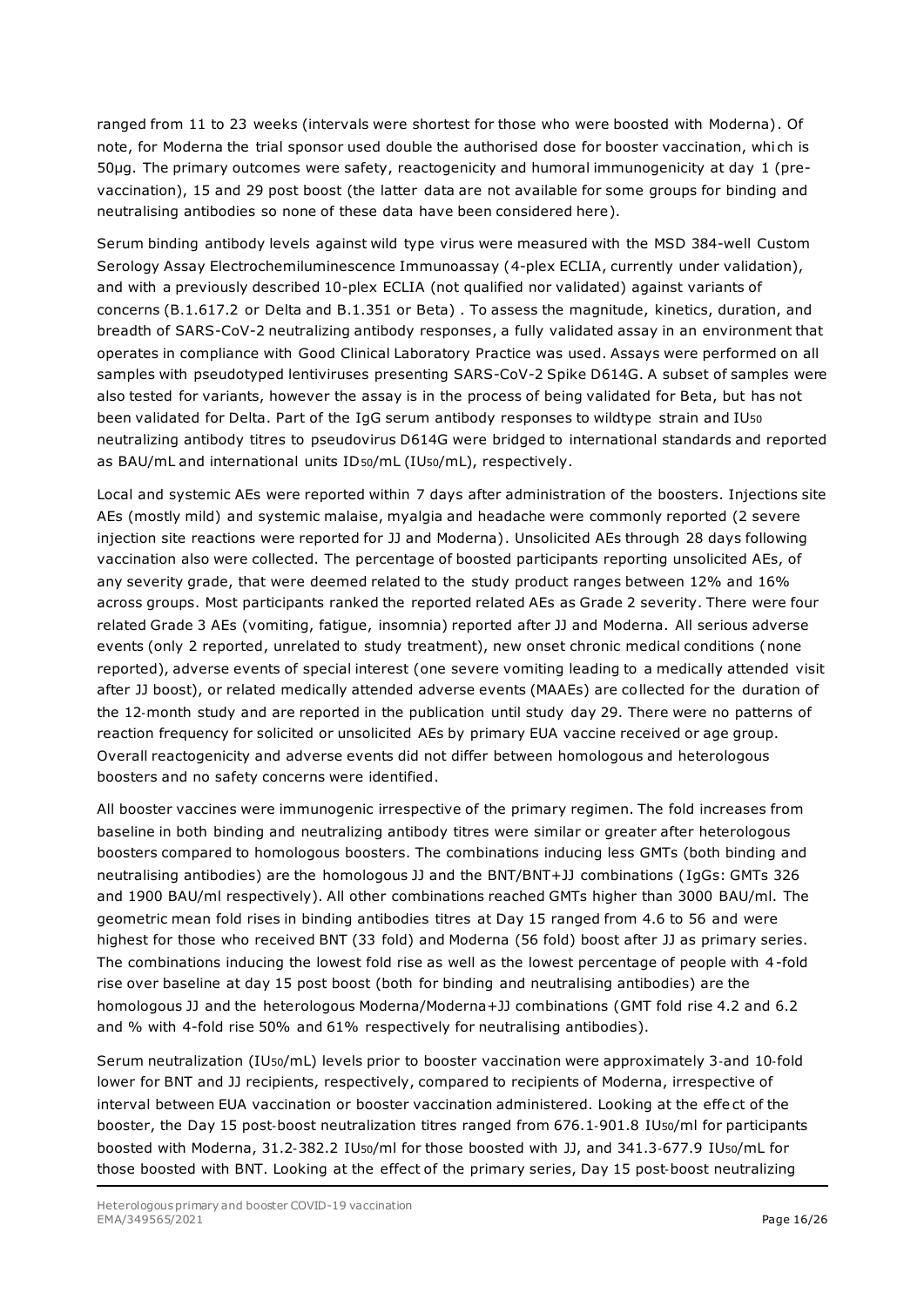GMTs were highest in Moderna‐primed participants, followed by BNT and JJ, regardless of the booster vaccine administered. The lowest neutralising GMTs were recorded for the JJ homologous booster (31.4 IU50/ml (95% CI 22.3-44.3)) and for the BNT/BNT+JJ combination (216.4 IU50/ml (157.8-296.9)). Similar findings are reported based on IU80/mL neutralization levels.

Overall JJ was also able to boost all primary regimen, but homologous JJ booster achieved a level of neutralising 7‐12‐fold lower compared to when JJ boosted subjects who received a mRNA vaccine priming regimen. Similar trends are seen for the binding antibodies.

All groups, with the exception of the homologous JJ prime‐boost group, achieved post‐boost neutralizing geometric mean IU50/mL levels of >100 against wild type virus, which in a previous study<sup>23</sup> correlated with 90.7% vaccine efficacy for preventing symptomatic disease.

With respect to variants of concern, all boosters induced binding antibodies against the Delta variant in all participants irrespective of age. By comparison, binding antibody titres were 34-45% lower than wild type pre-booster and 15‐36% lower than wild type virus post-booster (no difference by age).

Neutralization data against the Delta and Beta variants are still not fully available at the time of writing, but neutralising activity increased substantially following booster vaccination among people already evaluated to levels suggestive of protection against severe disease and death by Delta based on knowledge with the parent strain.

The main limitations of this well-conducted study include the non-randomised open label design, low number of samples per group especially from a safety perspective, study not designed to compare among boosters (e.g. different intervals for booster administration), safety follow-up not sufficient for identifying late adverse events after booster, and double dose for the Moderna booster vs. the recommended SmPC dose. Cell mediated immunity and duration of response are not known.

The **COV-BOOST<sup>24</sup>** phase 2 randomised controlled double-blind trial was conducted in 18 sites in the UK, in a mixture of community and secondary care settings, on 2883 (randomised) individuals aged 30 years and older, half of whom had received 2 priming doses of AZ at least 70 days before and half 2 priming doses of BNT at least 84 days before. Half of the study population was aged 70 years and older but only mild to moderate well-controlled comorbidities were permitted.

The study sites were split into three groups (A, B, and C), in which participants were randomly assigned to receive one of seven COVID-19 booster vaccines (plus 3 of them were administered also as half doses) or control for a total of 26 treatment combinations. Each group (A, B or C) had their own control and included both primary series populations (AZ/AZ and BNT/BNT). Group A received as a booster either NVX, a half dose of NVX, AZ, or quadrivalent meningococcal conjugate vaccine (MenACWY) as control. Group B received as a booster either BNT, VLA, a half dose of VLA, JJ or MenACWY. Group C received either Moderna, CVn, a half dose of BNT, or MenACWY. The randomisation schedules were stratified by study site, age (above and below 70 years of age (YOA)) and subgroup (as explained below). Moderna booster was administered at a dose of 100µg, whereas all the others authorised vaccines followed the official posology (except for the half doses).

Participants were screened and vaccinated at day 0. Blood was taken for immunogenicity analyses at days 28, and will be taken at day 84, and 365. A separate subgroup of 25 individuals from each group (n=650 participants in total) were subject to additional bleedings at day 7 (to detect evidence of

<sup>&</sup>lt;sup>23</sup> Gilbert et al., Immune Correlates Analysis of the mRNA-1273 COVID-19 Vaccine Efficacy Trial <https://www.ncbi.nlm.nih.gov/pmc/articles/PMC8366808/pdf/nihpp-2021.08.09.21261290v4.pdf>

<sup>24</sup> Munro et al, Safety and immunogenicity of seven COVID-19 vaccines as a third dose (booster) following two doses of ChAdOx1 nCov-19 or BNT162b2 in the UK (COV-BOOST): a blinded, multicentre, randomised, controlled, phase 2 trial, [https://www.thelancet.com/journals/lancet/article/PIIS0140-6736\(21\)02717-3/fulltext](https://www.thelancet.com/journals/lancet/article/PIIS0140-6736(21)02717-3/fulltext)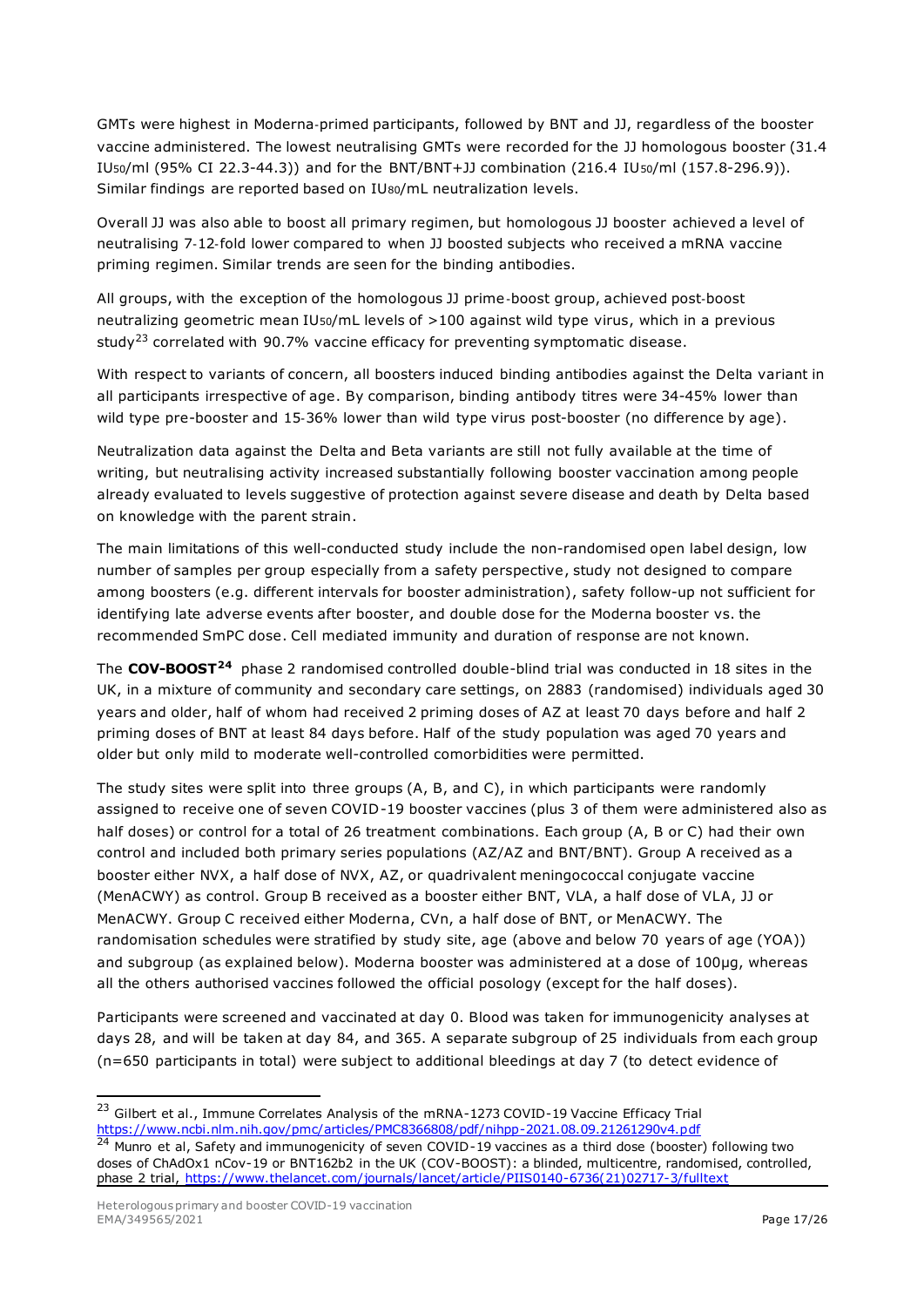previous immunological priming via rapid spike IgG responses) and day 14 (to detect the peak T-cell response).

The study participants were given diary cards to record solicited adverse events on day 7, unsolicited adverse events on day 28, and medically attended adverse events on day 84. The adverse events recorded in the cards or collected during the study visits included adverse events of special interest and serious adverse events.

SARS-CoV-2 anti-spike IgG concentrations were measured by ELISA (reported as ELISA laboratory units [ELU]/mL), neutralising antibodies by SARS-CoV-2 pseudotype virus neutralisation assays (Nexelis, Laval, QC, Canada), and cellular responses by T-cell assays (Oxford Immunotec Abingdon, UK).

Safety/reactogenicity and immunogenicity were coprimary outcomes. The reactogenicity outcomes are mentioned above; the immunogenicity outcome is anti-spike protein IgG at day 28 in each group reported as GMC and 95% CI; the GMR and 99% CI (to account for multiple comparison) between each group and the corresponding control group was also reported. Secondary endpoints included neutralising antibody titres against wild-type Wuhan strain, and pseudovirus neutralisation and T-cell response (measured by ELISpot) against wild-type virus and Delta variant.

The study was designed to have 90% power to compare the GMC of anti-spike IgG between each COVID-19 vaccine group with the control group within each of the three groups (A and C [three comparisons], and B [ four comparisons]) and populations (AZ/AZ and BNT/BNT). 111 participants/ group were required as sample size to detect an established minimum clinically important difference of 1.75-times difference in GMC and to account for seropositives at baseline and lost to follow up.

Reactogenicity seemed higher after a vector booster (both AZ and JJ) post BNT priming and after Moderna and Curevac boosters regardless of the vaccine used for priming. Overall the JJ booster seems more reactogenic than the AZ booster. The type of local and systemic reactions were sim ilar among groups, with fatigue, headache and pain the most common reactions reported.

In the AZ/AZ primed group, all boosters induced significantly higher IgGs at 28 days post-boost compared with their corresponding controls as the upper limit of the 99% CI of the GMRs was higher than the pre-established minimum clinically important difference of 1.75 (the lowest GMR was 1.8 (99% CI 1.5–2.3) for VLA). In the BNT/BNT primed group, a similar result was seen, however VLA did not reach the pre-established limit (GMR 1.3 with 99% CI 1.07-1.62). GMRs for neutralising antibodies against wild type were consistent with those for IgGs.

Looking at binding antibodies at day 28 post boost, the most immunogenic booster in individuals primed with AZ/AZ were Moderna and BNT. Moderna reached the highest levels of antibodies and GMRs, but the dose is also higher (100µg Moderna vs. 30µg for BNT). The GMCs reached by BNT heterologous booster (AZ/AZ/BNT, GMC 20,517, 95% CI (17,718-23,757)) were numerically lower than the GMCs of the BNT homologous regimen (BNT/BNT/BNT, GMC 27,242 95% CI (24,148- 30,731)). NVX half, JJ and CVn induced comparable levels of antibodies in AZ primed individuals, whilst NVX performed better (up to 2x higher), and all performed 2/3 times better than AZ homologous booster. The most immunogenic booster in individuals primed with BNT was Moderna followed closely by BNT homologous booster. AZ, NVX and JJ were able to boost to a similar level of GMCs (but reached half GMRs compared to Moderna). JJ seemed to boost equally well individuals primed with AZ or BNT but higher GMCs were reached with BNT/BNT/JJ than with AZ/AZ/JJ. JJ seems to be able to boost better than AZ irrespective of the primary series. The best booster overall appears to be Moderna and the best combination BNT/BNT/Moderna, however it is important to note that Moderna was also given at the highest dose compared to other mRNA vaccines.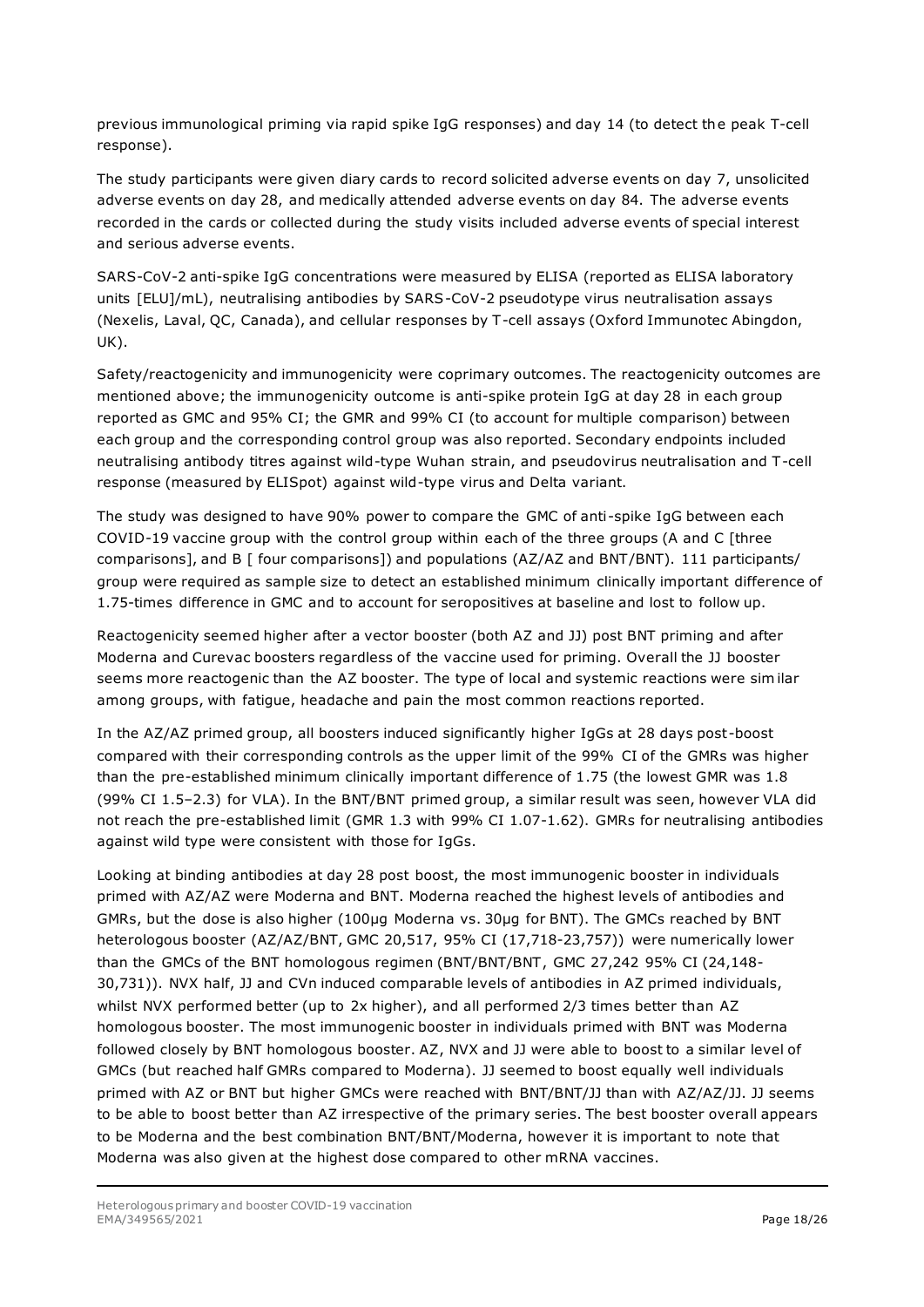All the boosters, except for AZ and VLA in AZ/AZ-primed participants and for VLA in the BNT-primed participants, induced higher cellular responses compared to the control as measured by T-cell ELISpot.

Regarding neutralising antibodies, at day 28 post boost JJ reached comparable GMTs after BNT primary series (GMT 1441, 95% CI (1188-1749)) to the homologous BNT booster (BNT/BNT/BNT, GMT 1789, 95% CI (1520-2107)), whilst the difference remained when boosting after AZ primary series (GMT JJ 563 vs 1621 for BNT). Against the Delta variant, a heterologous JJ boost after BNT primary series is similar to the BNT homologous 3 dose series (GMT 418 vs. 392 respectively).

Similar GMRs for neutralising antibodies were observed between the Delta variants and the wild type virus for all vaccine combinations, when comparing with control groups, which suggests that no booster vaccine induces better cross-protective immunity than others based on these data.

After the booster dose, IgG and cellular responses were similar between age groups. However a larger difference among age groups was seen when boosting with NVX (GMC 8400 in >70YOA vs. 5800 >70YOA) in AZ primed people, but the difference was smaller in individuals primed with BNT.

Interestingly, in the BNT/BNT study arm, already at day 7 post boost, BNT and Moderna were able to induce anti-spike IgG binding antibodies at same level than at day 28 post boost, while JJ and AZ levels were lower at day 7 and peaked at day 28, indicating a different kinetic of immune responses for the two types of platform technologies. This was not seen when AZ was administered as primary series vaccination, where JJ booster effect was considerably lower than BNT at day 7 as well as at day 28. This latter data suggest that the type of vaccine used for priming is crucial in determining the quantity and quality of booster responses, however it has to be noted that the outcomes are descriptive. AZ, NVX, and Curevac boosters, similarly to JJ, also induced a further increase from day 7 to day 28 following either primary series albeit to a lower level, with the exception of the AZ homologous booster (AZ/AZ/AZ). The peak of T cellular response measured by ELISpot was observed at day 14 post-boost for each combination.

The study is overall well designed and conducted and, the methodology robust. There are some limitations related to shorter interval to dose 3 in some participants as compared to the interval between dose 1 and dose 2 of the primary series, which might have underestimated GMRs and also negatively affected the response to the booster; individuals <30YOA are not included; racial diversity was very limited; the half dose for Moderna could not be tested; T cell results are known to be affected by interlaboratory variability which hampers comparability with other studies; Alfa and Beta variants were not tested and the neutralisation assay for the variants was not validated.

**Li et al.<sup>25</sup>** conducted a randomized, controlled, observer-blinded proof of concept trial of heterologous prime-boost immunization with CV and Convidecia (AD5-nCOV, Cansino) in healthy adults 18-59 years of age. 300 participants, who were primed with one or two doses of CV (administered 1/3 months or 3/6 months before enrolment, respectively), were randomly assigned at a 1:1 ratio to receive a booster dose of Convidecia or CV. Primary endpoints were the occurrence of adverse reactions within 28 days after vaccination and GMTs of neutralising antibodies measured at 14 and 28 days after the booster vaccination by a microneutralization assay with a wild-type SARS-CoV-2 virus strain (PRNT50). Solicited and unsolicited adverse events were collected via diaries in the 1 days after vaccination and serious adverse events were documented for the whole study duration. The WHO international standard for anti-SARS-CoV-2 immunoglobulin was used as reference for calibration and harmonization of the serological assays. The peak of neutralizing antibody at day 14 after heterologous boost reached 197.4 (95% CI 167.7, 232.4) (vs. 33 (28.3, 39.8) homologous CV boost) and 54.4 (37.9, 78) GMTs

 $25$  Li et al., Heterologous prime-boost immunization with CoronaVac and Convidecia. <https://www.medrxiv.org/content/10.1101/2021.09.03.21263062v1>

Heterologous primary and booster COVID-19 vaccination EMA/349565/2021 **Page 19/26**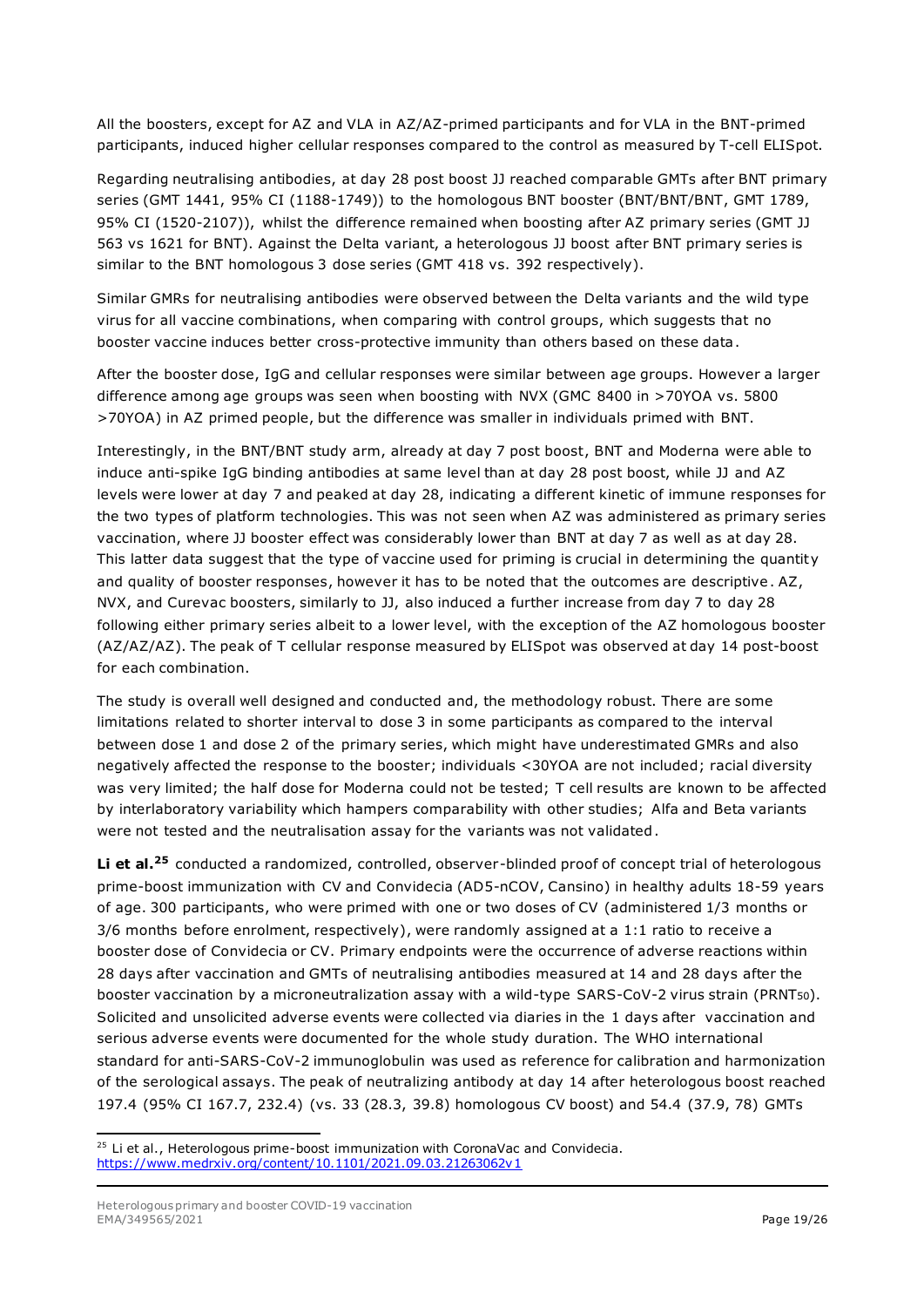(vs. 12.8 (9.3, 17.5) for homologous CV boost) for the three-dose and two-dose regimens respectively. The difference remained substantial at day 28 post-boost. Slightly higher incidences of injection-site reactions were found following the heterologous vaccination of Convidecia vs. the homologous booster with CV but no severe safety issues were reported. No serious adverse event was seen in any cohort of the study.

The Erasmus Medical Centre is the sponsor of the **SWITCH Trial**<sup>26</sup> , a single-(participant)-blinded, multi-centre, randomized controlled trial which enrolled 434 healthy healthcare workers aged 18 to 65 vaccinated with a single dose of JJ. The subjects were randomized 3 months post primary series to receive a homologous JJ booster, a heterologous booster with BNT or Moderna vaccine or no boost. The prime-boost interval was 84 days (-7 days  $/ +21$  days). The vaccines were administered according to the Summary of Product Characteristics, except for Moderna which was administered at a dose of 100µg. The key objectives of this trial are to measure reactogenicity and humoral immune responses (binding, neutralising antibodies and virus-specific T cells) against SARS-CoV-2 after inoculation with a single-dose JJ vaccine compared to a homologous JJ 2-dose vaccination regimen and to compare a homologous vaccination regimen (JJ/JJ vaccine) with a heterologous vaccination regimen (JJ /BNT + JJ /Moderna vaccine).

The primary outcome was the determination of binding antibodies by a quantitative standardized high throughput assay 28 days after booster comparing the 3 study groups mentioned above. Results indicate that the SARS-CoV-2-specific binding antibodies in the heterologous mRNA-based booster vaccinations were significantly higher than homologous JJ boosting regimen (p<0.001), with the Moderna combination performing better than BTN combination ( $p=0.01$ ). Boosting induced 100% response rate with mRNA vaccines and 97% response rate with JJ (3 out of 106 subjects did not have detectable antibodies). Neutralizing antibodies and T cell responses were highest among participants receiving any mRNA heterologous boost. All but one subject in the JJ boost group who had no neutralising antibodies before booster showed detectable levels after booster.

No safety or reactogenicity concerns were identified. Moderna boosting was associated with higher reactogenicity, but no adverse event required hospitalization.

#### **Supportive studies on immunogenicity and safety**

In a pilot prospective cohort study conducted in Lebanon, **Moghnieh et al**<sup>27</sup> tested the safety and immunogenicity of a BNT booster dose in 50 COVID-19-naïve individuals aged 29-75 years who had received 3 months earlier two doses of the Sinopharm BBIBP-CorV vaccine, , which is a whole virion βpropiolactone inactivated aluminium adjuvanted vaccine. This group was compared with a group of 50 COVID-naïve individuals matched by age and gender who received only 2 doses of BNT as primary vaccination. Heterologous booster vaccination with BNT was found to be safe and well tolerated with pain and tenderness at site of injection the most common AEs reported and to induce significantly higher anti-spike IgG geometric mean titres compared to the homologous BNT primary immunization [(8,040 BAU/mL, 95% confidence interval (CI), 4,612-14,016) vs. (1,384 BAU/mL, 95%CI, 1,063- 1,801), respectively, (P < 0.0001)]. The GMTs after BNT heterologous booster were similar to the GMTs induced by one dose of BNT in individuals who recovered from COVID -19, which were assessed

<sup>&</sup>lt;sup>26</sup> Sablerolles RSG et al., Immunogenicity and reactogenicity of booster vaccinations after Ad26.COV2.S priming. <https://www.medrxiv.org/content/10.1101/2021.10.18.21264979v1><br>27 Mogbnieb B. of al. Immunosasiair (10.1101/2021.10.18.21264979v1

<sup>27</sup> Moghnieh R et al., Immunogenicity and reactogenicity of BNT162b2 booster in BBIBP-CorV-vaccinated individuals compared with homologous BNT162b2 vaccination: Results of a pilot prospective cohort study from Lebanon. <https://pubmed.ncbi.nlm.nih.gov/34656379/>

Heterologous primary and booster COVID-19 vaccination EMA/349565/2021 **Page 20/26**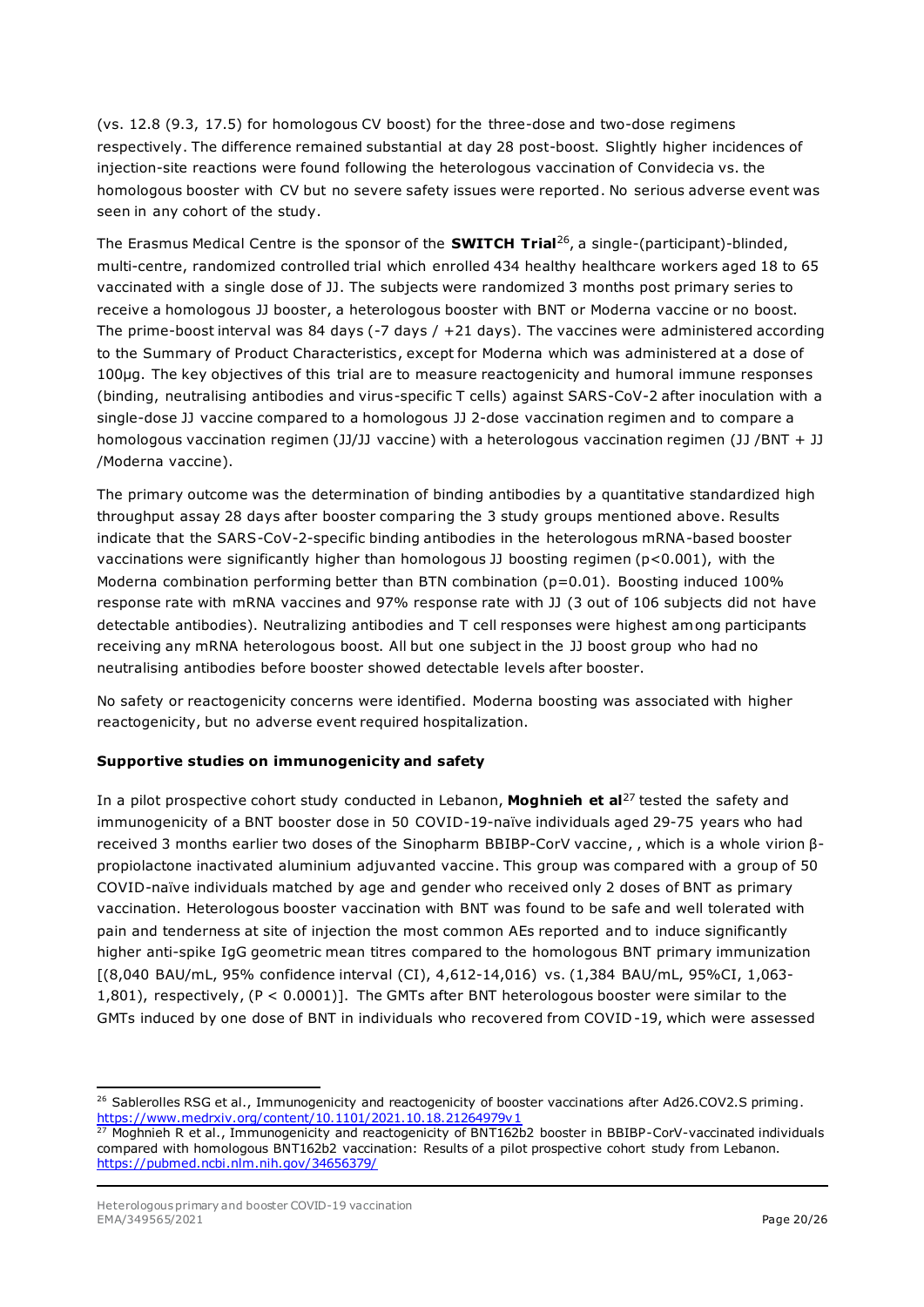in a third group (N=25). Study limitations include lack of randomisation, small sample size, variable boosting interval and lack of neutralising antibody measurement.

A randomised control trial by **Ka Pun Mok et al**<sup>28</sup> investigated a third dose of CV or BNT after two doses of CV. 80 subjects 34-73 years of age, who were classified as low responders after 2 doses of CV vaccine, were randomized to receive an additional dose of either BNT ( $n=40$ ) or CV ( $n=40$ ) approximately 4 months after. The primary outcomes included humoral immunogenicity measured by surrogate virus neutralisation test (sVNT), 50% plaque reduction neutralization tests (PRNT 50) and ELISA at one month after booster. The secondary outcome was the occurrence of adverse reactions within 7 days and 1 month after the third dose of vaccination. Significantly more participants in the BNT group reported pain and swelling at the injection site, as well as fatigue and muscle pain than subjects receiving homologous third dose. Participants who had received BNT showed significant higher levels of specific antibodies against Spike receptor binding domain (RBD) (p<0.0001), N-terminal domain (NTD) ( $p$ <0.0001) and the membrane fusion subunit S2 ( $p$ <0.0001) as detected by ELISA, as well as significantly higher neutralization capacity with respect to CV booster. Similar results were seen against different VOCs.

Huat NKK et al <sup>29</sup> evaluated Spike-specific humoral and cellular immunity in 55 JJ vaccinated individuals who were either primed with JJ only ( $n=13$ ), or boosted with a homologous (JJ,  $n=28$ ) or heterologous (BNT, n=14) second dose, compared with the results found in individuals vaccinated with a single ( $n=16$ ) or double ( $n=44$ ) dose of BNT. All the analyses performed in this study were conducted in an exploratory manner and the number of samples per group was limited. The booster dose increased overall the humoral immune responses in all individuals irrespective of their first vaccination. Heterologous boost expanded the breath of humoral and cellular immunity, while homologous JJ boost did not enhance cellular immunity but simply increased the quantity of anti-Spike antibodies targeting preferentially the S1 chain of the Spike protein and not expanding to the S2 .

**Keskin Au et al.<sup>30</sup>** published immunogenicity results in 68 health care workers who received a third dose of CV ( $n=18$ ) around 6 months after the primary series as compared to the subjects ( $n=27$ ) who received a BNT booster ~6 months post first dose of CV. 23 non vaccinated and non-infected health care workers were used as control. A third dose of CV induced 1.7 and 1.8 fold increase in median values of IgG-S (Spike) and IgG-N (nucleocapsid) titres, respectively; BNT administration as the third dose boosted IgG-S median titres by a factor of 46.6, and IgG-N titres decreased by a factor of 6.5.

**Angkasekwinai et al.<sup>31</sup>** conducted a single-centre prospective cohort study on safety and immunogenicity data of different booster vaccine platforms (BBIBP-CorV, inactivated vaccine manufactured by Sinopharm; AZ; full dose (30 µg) of BNT; and half dose (15 µg) of BNT) administered to 352 healthy adults aged 18-60 years, who received a 2-dose primary series of CV 4 weeks apart ( $N= 179$ ) or AZ vaccine 8-10 weeks apart ( $N= 173$ ).

To record solicited local and systemic adverse reactions, participants self-assessed signs or symptoms in an electronic diary for 7 days after vaccination. Among the groups primed with AZ vaccine, the highest percentage of AEs were recorded in the subjects receiving BNT, followed by AZ and lastly by BBIBP-CorV. This was different when CV was given as primary series, in which case the highest

<https://www.medrxiv.org/content/10.1101/2021.11.29.21266947v1.full.pdf>

<sup>&</sup>lt;sup>28</sup> Ka Pun Mok C. et al., A RCT of a third dose CoronaVac or BNT162b2 vaccine in adults with two doses of CoronaVac.<https://www.medrxiv.org/content/10.1101/2021.11.02.21265843v1>

<sup>&</sup>lt;sup>29</sup> Huat NKK et al., Differential immunogenicity of homologous versus heterologous boost in Ad26.COV2.S vaccine recipients.<https://www.medrxiv.org/content/10.1101/2021.10.14.21264981v1>

<sup>&</sup>lt;sup>30</sup> Keskin et al., SARS-CoV-2 specific antibody responses after third CoronaVac or BNT162b2 vaccine following twodose CoronaVac vaccine regimen.<https://pubmed.ncbi.nlm.nih.gov/34536028/>

<sup>&</sup>lt;sup>31</sup> Angkasekwinai N et al., The immunogenicity and safety of different COVID-19 booster vaccination following 2 CoronaVac or ChAdOx1 nCoV-19 primary series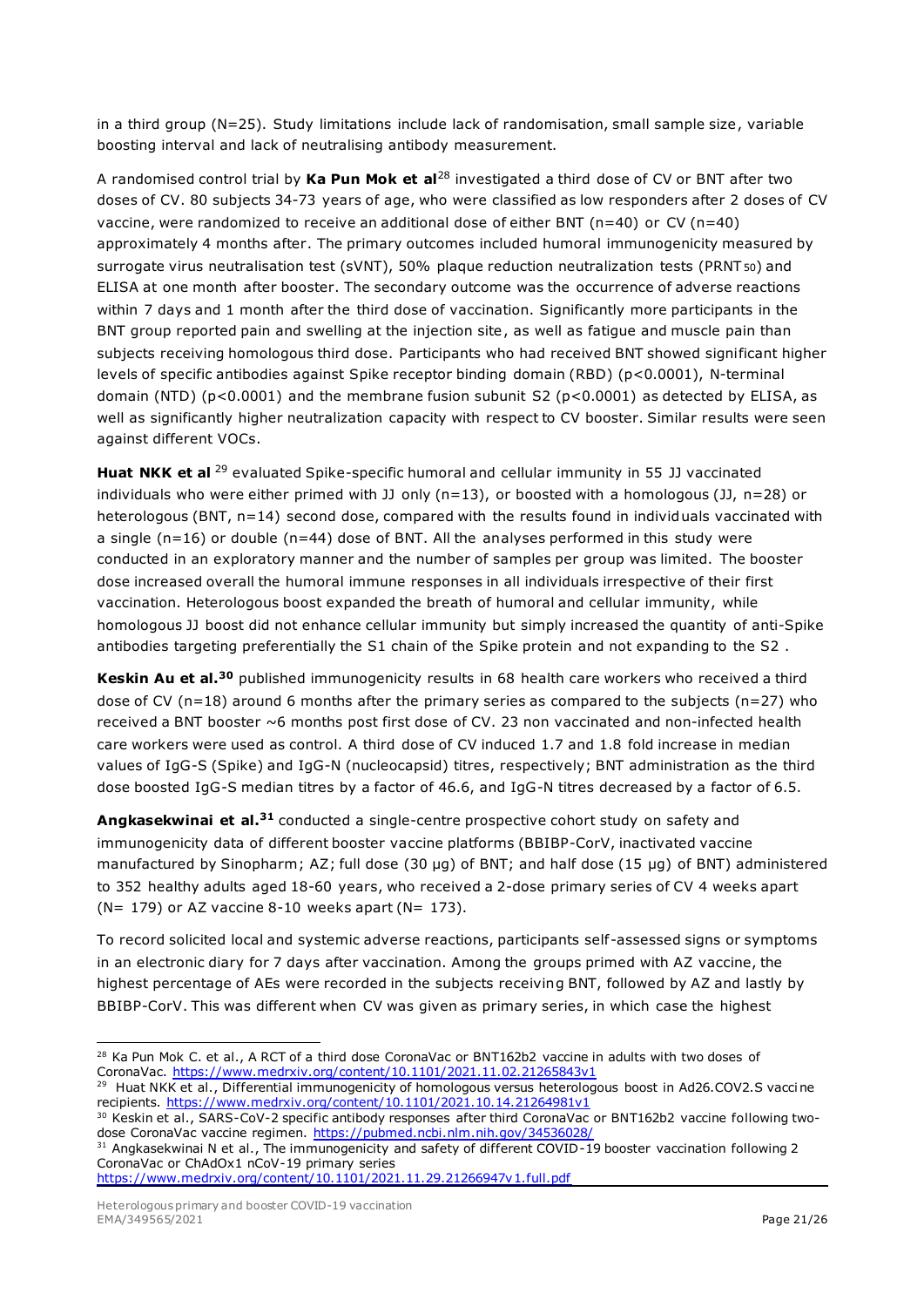reactogenicity was registered in AZ booster group followed by both BNT booster groups and ultimately by BBIBP-CorV. Of note, no serious AEs were recorded.

Immunogenicity was evaluated by measuring the levels of anti-RBD IgG against the wild type virus and neutralising antibodies by a plaque reduction neutralisation test against Delta and Beta variants. Plasma was isolated pre-booster dose and 2 weeks after booster vaccination. Anti-RBD IgG levels were quantified by a specific chemiluminescent microparticle assays and results were converted to WHO international standard and reported in BAU/ml.

In the subjects immunized with AZ, the geometric mean concentration of anti-RBD IgG at 2 weeks post booster was highest when receiving 30µg BNT vaccine as booster (2,364 BAU/ml), followed by half dose of BNT (1,962 BAU/mL), AZ (246.4 BAU/mL), and lastly BBIBP-CorV (128.1 BAU/mL). A similar trend was measured in the plasma of the subjects vaccinated with CV as primary series. Regardless of the vaccine platform used as booster, the post-boost geometric mean concentration levels in the subjects immunized with 2 doses of AZ were generally lower than in the those immunized with CV. Of note, the antibody neutralization capacity against VOCs was highest in the subjects boosted with BNT vaccine either if they received AZ or CV as primary series vaccination. PRNT50 antibodies were 1.5-fold higher against Delta as compared to Beta variant for both primary series.

The major study limitations are the relatively small sample size, the difference size of boo ster groups, and the fact that the study was conducted open label.

In line with other studies, a booster dose of BNT is more immunogenic than a booster dose of AZ when given to individuals previously immunized with AZ as primary series.

**Sabrina Tan et al.<sup>32</sup>** conducted an immunogenicity study to compare the humoral and cellular responses of 65 individuals aged 23-84 years vaccinated with BNT as primary series and then boosted at least after 6 months with the homologous BNT (N= 24) or JJ vaccine (N=41). Antibodies in sera were measured at 2 and 4 weeks post-boost against wild-type, Beta and Delta strain.

JJ and BNT boosts increased the median of RBD-IgG titres as measured by ELISA against wild-type virus and Delta and Beta variants compared to baseline (pre boost). Anti-RBD IgG ELISA titers against all the strains were higher for BNT booster group compared to the JJ group at 2 week timepoint (JJ 11,264 vs BNT 30,730 for wild-type; JJ 10,817 vs BNT 26,398 for Delta and 5,375 vs 14,725 for the Beta strain). The ELISA antibody titres among the two groups reached comparable levels at 4 weeks post boost, although a limited number of samples was tested at this timepoint.

Pseudovirus neutralizing antibody responses were boosted by both BNT and JJ compared to postprimary series antibody levels. JJ boosting increased median neutralizing antibody titres against the wild-type, Delta, and Beta variants to 1,462, 1,009, and 899 at week 2 following the boost, respectively, and these titres further increased to 3,597, 2,198, and 1,924 at week 4 following the boost. BNT boosting increased median neutralizing antibody titres against the wild type, Delta, and Beta variants to 7,554, 2,978, and 1,865 at week 2 following the boost, respectively, and these titres slightly declined to 5,553, 1,968, and 1,576 at week 4 following the boost. Regardless of the decline, BNT-induced levels of neutralizing antibody titres remained higher at week 4 against the wild-type strain as compared to JJ-induced titres, while the median neutralizing antibody levels against the Delta and the Beta Strain were comparable between JJ and BNT. Median RBD-specific memory B cell responses were boosted similarly by BNT and JJ vaccine at week 2.

<sup>&</sup>lt;sup>32</sup> Sabrina Tan et al., Ad26.COV2.S or BNT162b2 Boosting of BNT162b2 Vaccinated Individuals <https://www.medrxiv.org/content/10.1101/2021.12.02.21267198v1>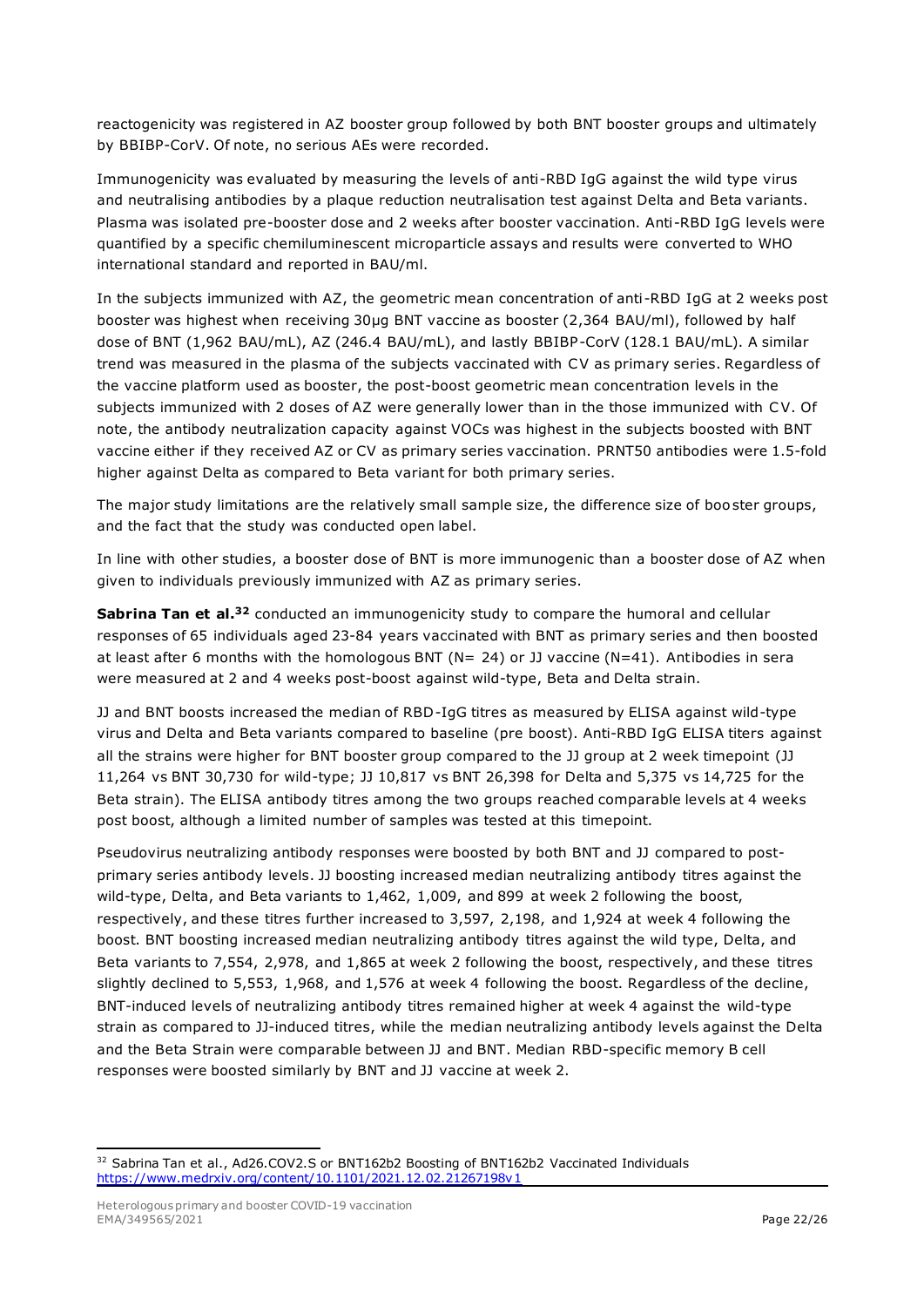The main weakness of this study is the limited sample size, including fewer samples tested at week 4 (8 per group), which hampers a conclusion. The trends suggest a different kinetics of antibody responses between the 2 boosters.

**Ireland G et al.<sup>33</sup>** conducted a prospective cohort study in London UK to evaluate SARS-CoV-2 antibody responses before and after booster vaccination with BNT vaccine in healthy individuals older than 50 years of age (N=750). Before receiving the booster, subjects were immunized either with two BNT doses <30 days apart (BNT-control), with two BNT doses > 30 days apart (BNT-extended) or 2 AZ doses > 30 days apart (AZ-extended). SARS-CoV-2 spike protein antibody geometric mean titres before and 2-4 weeks after booster were compared, as measured by the commercially available Elecsys Anti-SARS-CoV-2 S total antibody assay.

GMTs were significantly increased by the booster vaccination as compared to antibody levels after primary vaccination in all three groups: 18,104 (95%CI, 13,911-23,560; n=47) in BNT-control (76.3 fold), 13,980 (11,902-16,421; n=118) in BNT-extended (15.9-fold) and 10,799 (8,510-13,704; n=43) in AZ-extended (57.2-fold) participants. Subjects in the BNT-control group had the largest postbooster increase in GMTs (76.3-fold), followed by the group receiving heterologous boost in the AZextended group (57.2-fold). In agreement with other publications, BNT vaccine was able to induce high antibody responses, irrespective of the vaccine used for primary immunisation. Of note, subjects immunized with BNT <30 days schedule had a longer interval (median:262 days) between primary series and booster than subjects vaccinated with either BNT or AZ >30 days schedule (both median:186 days). These results suggest that longer intervals between primary series and booster doses may favour the induction of higher antigen-specific immune responses.

#### **Main studies on vaccine effectiveness**

**Andrews et al.<sup>34</sup>** used a test-negative case control design to estimate VE of a booster dose of BNT vaccine against PCR-confirmed symptomatic disease. Vaccination status in symptomatic adults over 50 years of age with PCR-confirmed SARS-COV-2 infection was compared with the vaccination status in individuals who reported symptoms but had a negative SARS-COV-2 PCR test. The data source was NHS testing data linked to the NIMS database, which contains information on potential confounding variables. The analysis used logistic regression with the PCR test result as the dependent variable where those testing positive are cases and those testing negative controls, and was adjusted for age (5 year bands), sex, index of multiple deprivation, ethnic group, care home residence status, geographic region, period, health and social care worker status, clinical risk group status, clinically extremely vulnerable, severely immunosuppressed, and previously testing positive. Vaccine effectiveness was assessed for each primary course of vaccine with a BNT booster in 0 to 1, 2 to 6, 7 to 13, 14+ day post booster vaccine intervals. In the primary analysis, those who had received the booster were compared to individuals who had received 2 primary doses with at least 140 days prior to the onset but with no booster dose recorded. The study population included 13,569 unvaccinated people, 149,434 people who received AZ 140 days post a second dose and 84,506 people who received BNT 140 days post a second dose. Of these, 6,716 had received an AZ primary course and 17,521 received a BNT primary course.

As compared to unvaccinated individuals, the VE of a two-dose schedule (without booster) was 44.9% (38-51) for AZ and 62.5% (61.0-63.9) for BNT. A three-dose schedule with BNT as  $3<sup>rd</sup>$  dose was

<sup>33</sup> Ireland G et al., Serological responses to COVID-19 booster vaccine in England https://www.medrxiv.org/content/10.1101/2021.11.22.21266692v1

<sup>&</sup>lt;sup>34</sup> Andrews et al. Effectiveness of BNT162b2 (Comirnaty, Pfizer-BioNTech) COVID-19 booster vaccine against [COVID-19 related symptoms in England: test negative case-control study \(khub.net\)](https://khub.net/documents/135939561/390853656/Effectiveness+of+BNT162b2+%28Comirnaty%2C+Pfizer-BioNTech%29+COVID-19+booster+vaccine+against+covid-19+related+symptoms+in+England.docx/a366af4e-9c7f-ce86-bc58-1cb3b88e3378)

Heterologous primary and booster COVID-19 vaccination EMA/349565/2021 **Page 23/26**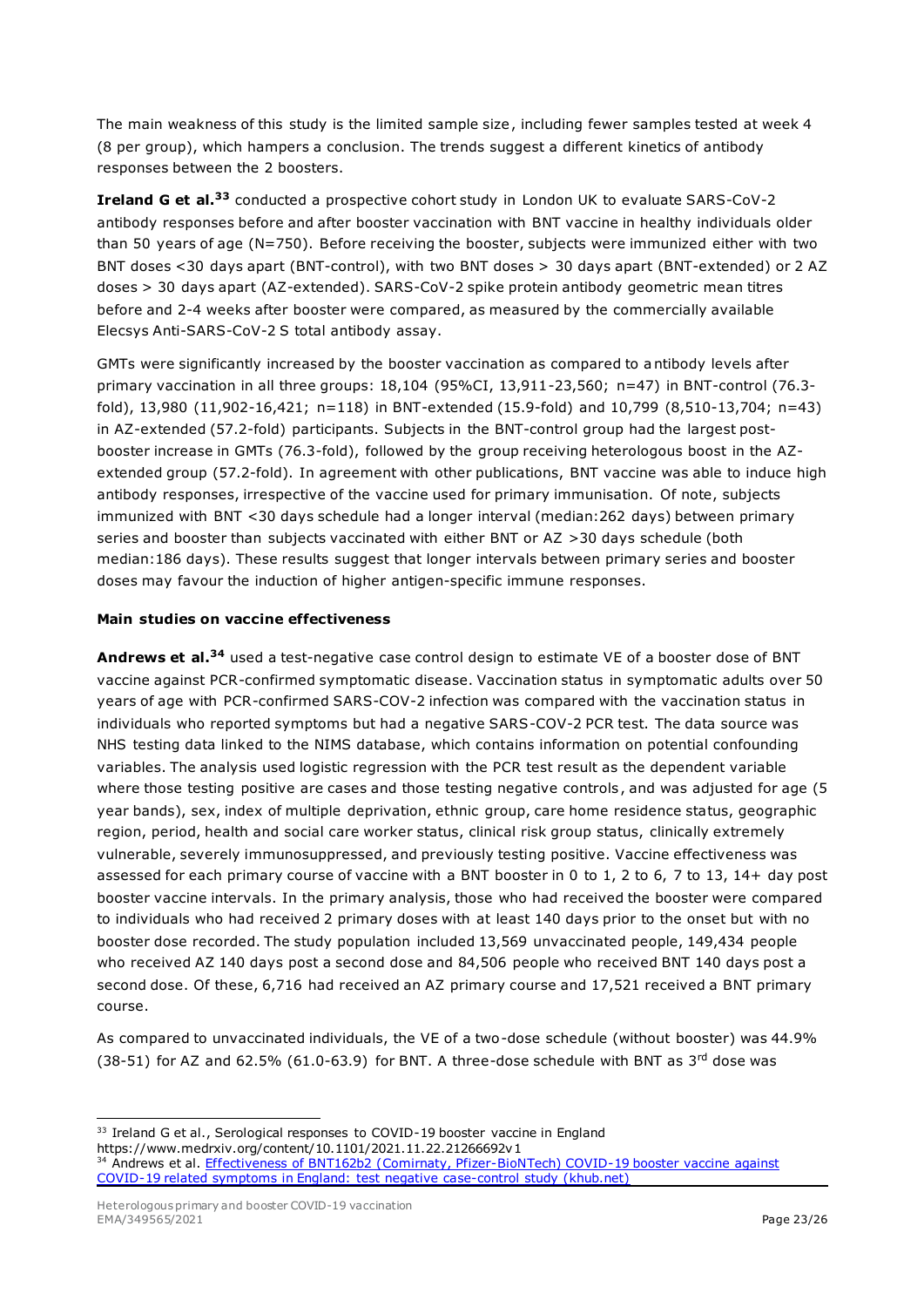93.1% effective when the primary schedule was AZ and 94.0% effective when the primary schedule was BNT.

As compared to a two-dose-schedule of AZ, VE of the same schedule plus a BNT booster was 87.4% (84.9 to 89.4). A three-dose schedule with only BNT had a VE of 84.4% in comparison to a two-dose schedule of BNT.

These data indicate a very high protection against symptomatic disease induced by BNT booster regardless of the primary series (BNT or AZ). To understand long term protection after booster further follow up is necessary. The strength of the study is the large amount of information on potential confounding factors, the large sample size and the robust study design. A limitation is the imperfect sensitivity of the PCR testing and the uncertainty regarding the time schedule of the PCR testing in relation to the symptoms, but inclusion/exclusion criteria applied in the study probably attenuated possible misclassifications. Residual confounding may still be present but the direction of this confounding, if present, would tend to underestimate vaccine effectiveness.

In a very large **effectiveness study conducted in Chile35**, the Chilean government reported preliminary results on the effectiveness of booster doses, based on data from two million people (out of a cohort of 11 million people) who had received two doses of CV, and a third booster dose of CV, BNT or AZ vaccines. Protection against COVID-19 increased from 56% after CV primary series to 80% after CV booster, 90% after BNT booster and 93% after AZ booster (VE measured at 14 days after the booster). Protection against hospitalization increased from 84% after primary CV series to 88%, 87%, 96% after CV, BNT and AZ respectively (14 days post-boost).

#### *3.1. Conclusions on heterologous booster vaccination*

- In general heterologous boosting is immunogenic regardless of the type of vaccine used in the primary series, with no specific safety concerns emerging to date. Especially when boosting with a mRNA vaccine, immune responses, estimated as binding and/or neutralising antibodies, are similar or higher than homologous mRNA boosting and higher than homologous vector boosting including against variants of concerns.
- On the basis of the data published by Atmar et al, all heterologous boosters studied should be able to induce an anamnestic response that leads to a significant increase in immunogenicity. All the studied combinations except the homologous JJ prime and boost regimen were able to reach high levels of neutralising and binding antibodies associated with high level of protection<sup>24</sup>.

Although the study by Atmar et al. was not statistically powered for making direct comparisons across vaccine regimens as primary objective, the main conclusion is that a homologous boost with JJ vaccine results in significantly lower immune responses compared with homologous mRNA boosting or heterologous boosting, with either mRNA or JJ vaccine. The sequence of priming and boosting may affect the antibody level, e.g. boosting with a mRNA vaccine after a single JJ vaccine dose produces higher antibody levels than priming with 2 doses of mRNA followed by a JJ booster (based on both binding and neutralising antibodies at day 15 postbooster). GMTs of binding and neutralising antibodies are higher after any heterologous booster than after their homologous boost counterpart except for Moderna for which the homologous booster reaches similar GMTs, albeit at a higher dose than what is currently approved. Heterologous boosting with either BNT or Moderna after any primary series was able to induce a robust antigen-specific binding and neutralizing antibodies response, and the

<sup>&</sup>lt;sup>35</sup> Chile VE study [https://www.minsal.cl/wp-content/uploads/2021/10/2021-10-07-EFECTIVIDAD-DOSIS-DE-](https://www.minsal.cl/wp-content/uploads/2021/10/2021-10-07-EFECTIVIDAD-DOSIS-DE-REFUERZO_ENG.pdf)[REFUERZO\\_ENG.pdf](https://www.minsal.cl/wp-content/uploads/2021/10/2021-10-07-EFECTIVIDAD-DOSIS-DE-REFUERZO_ENG.pdf) (full study not published)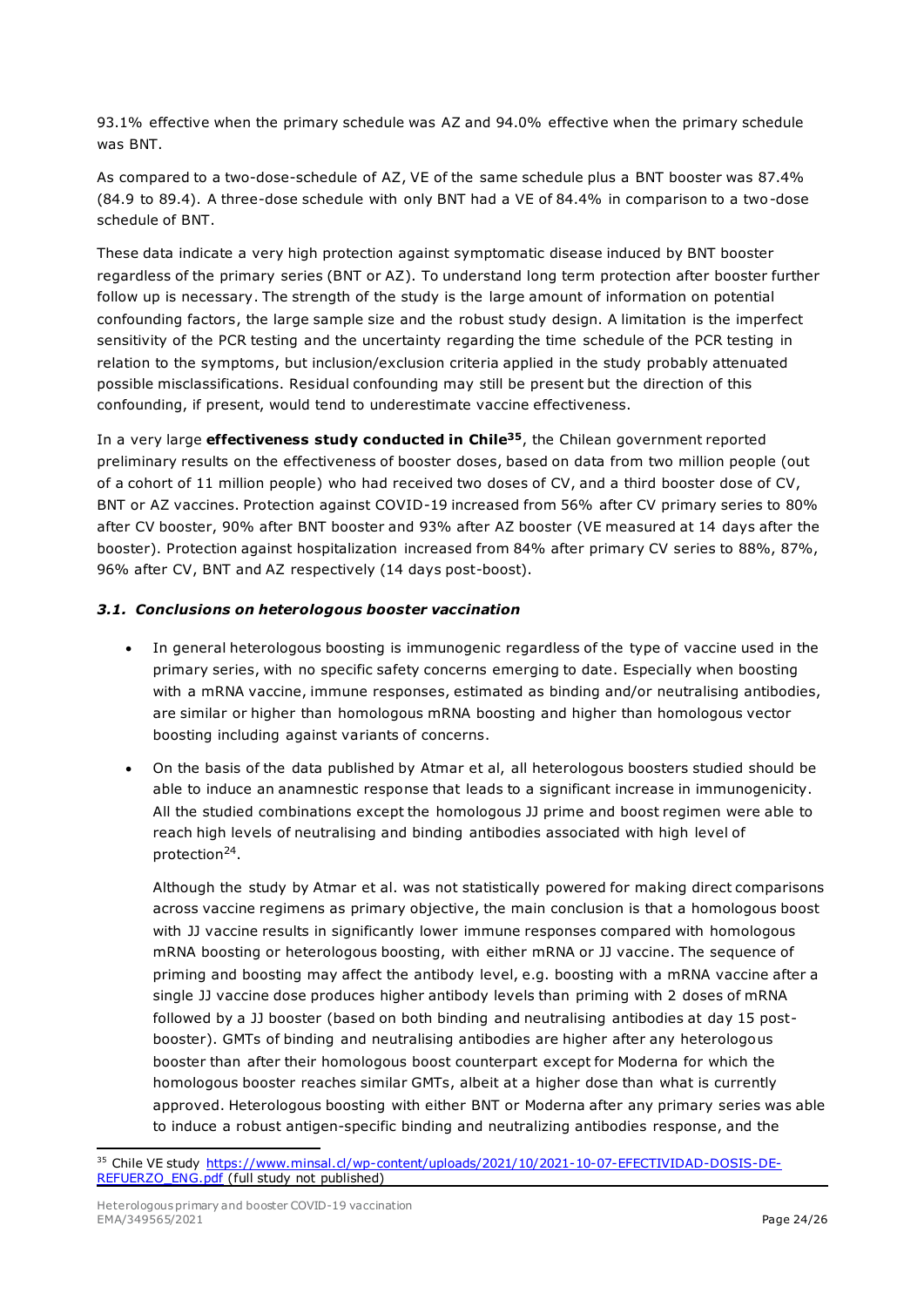higher titres seen with Moderna should not be overinterpreted considering the higher than approved dose used (100µg for Moderna). Data at 29 days post-boost are being collected and have thus not been considered in this report. Data on long-term follow up and on cell mediated immunity are not available. Data on variants are still being collected but preliminary results are encouraging.

The COV-BOOST trial in the UK in almost 3000 individuals indicates that booster doses of seven COVID-19 vaccines, including all the vaccines authorised in Europe, are generally well tolerated and induce a substantial increase in immune responses at day 28 post-boost. In particular, mRNA vaccines provide a stronger booster effect based on binding antibodies, regardless of whether the primary course is BNT or AZ. However, JJ heterologous boost after BNT primary series (but not after AZ primary series; Moderna primary series not studied) is able to raise neutralising antibodies to levels comparable to those induced by BNT homologous series, both against the wild type as well as against the Delta variant.

Similar results are also seen in the small study by Tan et al. at the same timepoint, indicating that boosting with a vector or a mRNA vaccine after mRNA priming may induce comparable levels of neutralising antibodies at 1 month post-boost. BNT superiority to JJ in boosting is more evident when looking at neutralising antibodies at 2 weeks post-booster, which suggests that antibody kinetics of a vector vaccine are different than a mRNA vaccine and the antibodies induced by an adenoviral vector booster would peak at around 1 month post-booster, whereas the antibodies induced by a mRNA boost peak earlier post-booster in these studies.

The Dutch SWITCH trial conducted in 434 healthy healthcare workers aged 18 to 65 years showed that at day 28 post-booster SARS-CoV-2-specific binding antibodies were significantly higher in the heterologous mRNA-based booster group than those seen in the homologous JJ boosting regimen (p<0.001). Neutralising antibodies were also highest after a mRNA booster at the same time point. However for all the three trials mentioned, it is not possible to define whether there is an actual difference in immunogenicity between the Moderna and BNT boosters due to the different posology.

An observational study in 55 subjects reported an expanded breadth of humoral and cellular immunity after heterologous JJ/BNT vaccination vs. homologous JJ vaccination.

- Some of the other studies reported in this review showed that in subjects primed with inactivated vaccines the highest antibody increase is induced by heterologous mRNA vaccines boosters as compared to vector vaccines or inactivated vaccines.
- Effectiveness data after the various booster combinations are currently limited. Among the few available effectiveness studies, a study in the UK by Andrews et al. showed a substantial increase in protection against symptomatic disease in people aged 50 years and older after a BNT booster regardless of the primary vaccination series (mRNA or AZ). Unpublished data from a Chilean study indicates that a heterologous or homologous booster reaches a high level of protection against hospitalisation with no major differences across boosters (BNT, CV or AZ) after a primary series with the inactivated vaccine CV.
- In conclusion, data are limited overall but the trials and observational studies available provide evidence of adequate quality. The available evidence suggests that heterologous boosters are protective and safe, however the data on safety are limited, especially for the long term. With regards to the heterologous mRNA combinations the incidence of myocarditis and pericarditis should be continuously monitored. The sequence of vaccination affects the level of antibodies, in all cases. The heterologous combination vector priming/mRNA boosting is generally more